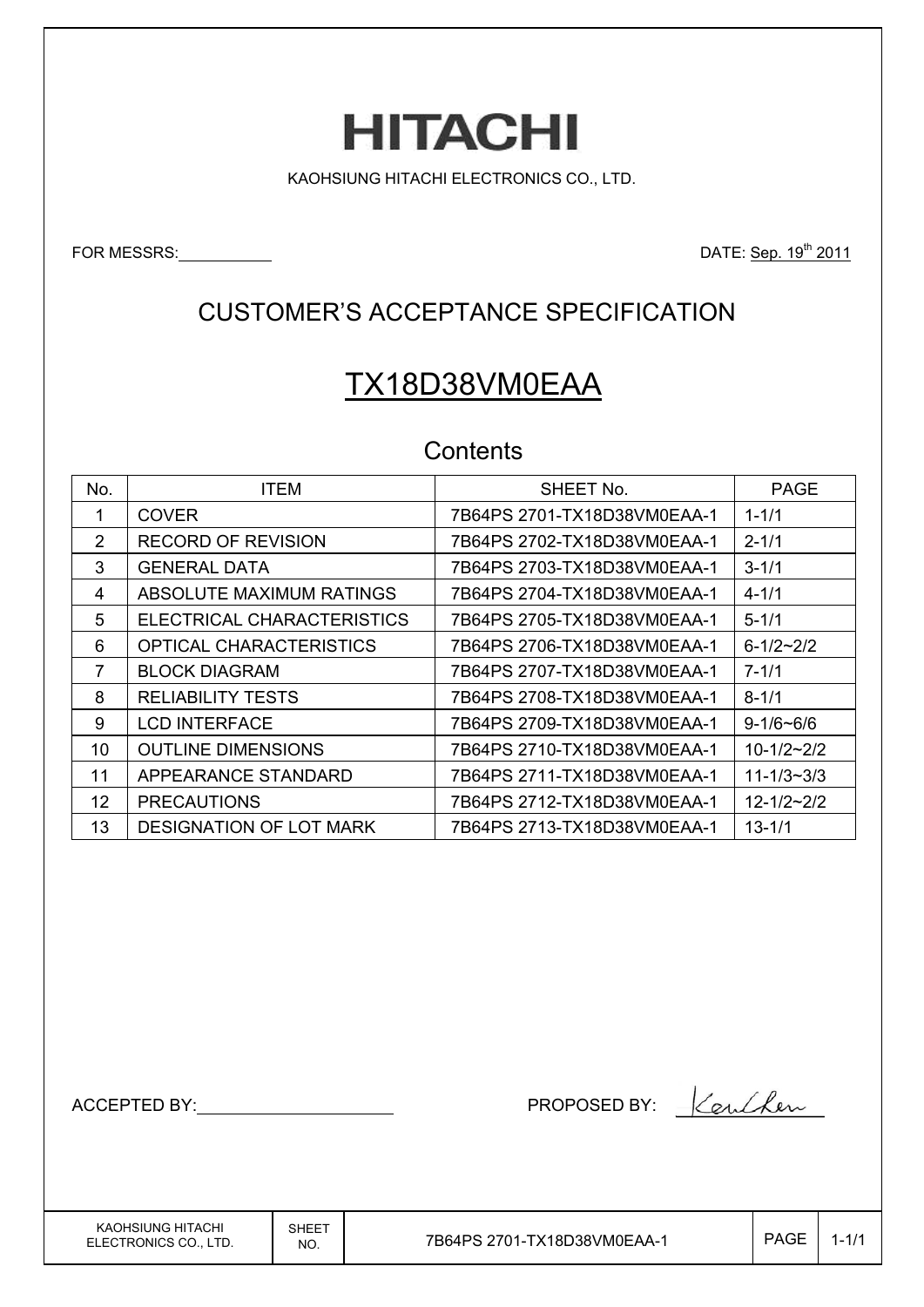|      | 2. RECORD OF REVISION                      |              |                             |      |           |  |  |  |  |  |
|------|--------------------------------------------|--------------|-----------------------------|------|-----------|--|--|--|--|--|
| DATE | SHEET No.                                  |              | <b>SUMMARY</b>              |      |           |  |  |  |  |  |
|      |                                            |              |                             |      |           |  |  |  |  |  |
|      |                                            |              |                             |      |           |  |  |  |  |  |
|      |                                            |              |                             |      |           |  |  |  |  |  |
|      |                                            |              |                             |      |           |  |  |  |  |  |
|      |                                            |              |                             |      |           |  |  |  |  |  |
|      |                                            |              |                             |      |           |  |  |  |  |  |
|      |                                            |              |                             |      |           |  |  |  |  |  |
|      |                                            |              |                             |      |           |  |  |  |  |  |
|      |                                            |              |                             |      |           |  |  |  |  |  |
|      |                                            |              |                             |      |           |  |  |  |  |  |
|      |                                            |              |                             |      |           |  |  |  |  |  |
|      |                                            |              |                             |      |           |  |  |  |  |  |
|      |                                            |              |                             |      |           |  |  |  |  |  |
|      |                                            |              |                             |      |           |  |  |  |  |  |
|      |                                            |              |                             |      |           |  |  |  |  |  |
|      |                                            |              |                             |      |           |  |  |  |  |  |
|      |                                            |              |                             |      |           |  |  |  |  |  |
|      |                                            |              |                             |      |           |  |  |  |  |  |
|      |                                            |              |                             |      |           |  |  |  |  |  |
|      |                                            |              |                             |      |           |  |  |  |  |  |
|      |                                            |              |                             |      |           |  |  |  |  |  |
|      |                                            |              |                             |      |           |  |  |  |  |  |
|      |                                            |              |                             |      |           |  |  |  |  |  |
|      |                                            |              |                             |      |           |  |  |  |  |  |
|      |                                            |              |                             |      |           |  |  |  |  |  |
|      |                                            |              |                             |      |           |  |  |  |  |  |
|      |                                            |              |                             |      |           |  |  |  |  |  |
|      |                                            |              |                             |      |           |  |  |  |  |  |
|      |                                            |              |                             |      |           |  |  |  |  |  |
|      |                                            |              |                             |      |           |  |  |  |  |  |
|      |                                            |              |                             |      |           |  |  |  |  |  |
|      |                                            |              |                             |      |           |  |  |  |  |  |
|      | KAOHSIUNG HITACHI<br>ELECTRONICS CO., LTD. | SHEET<br>NO. | 7B64PS 2702-TX18D38VM0EAA-1 | PAGE | $2 - 1/1$ |  |  |  |  |  |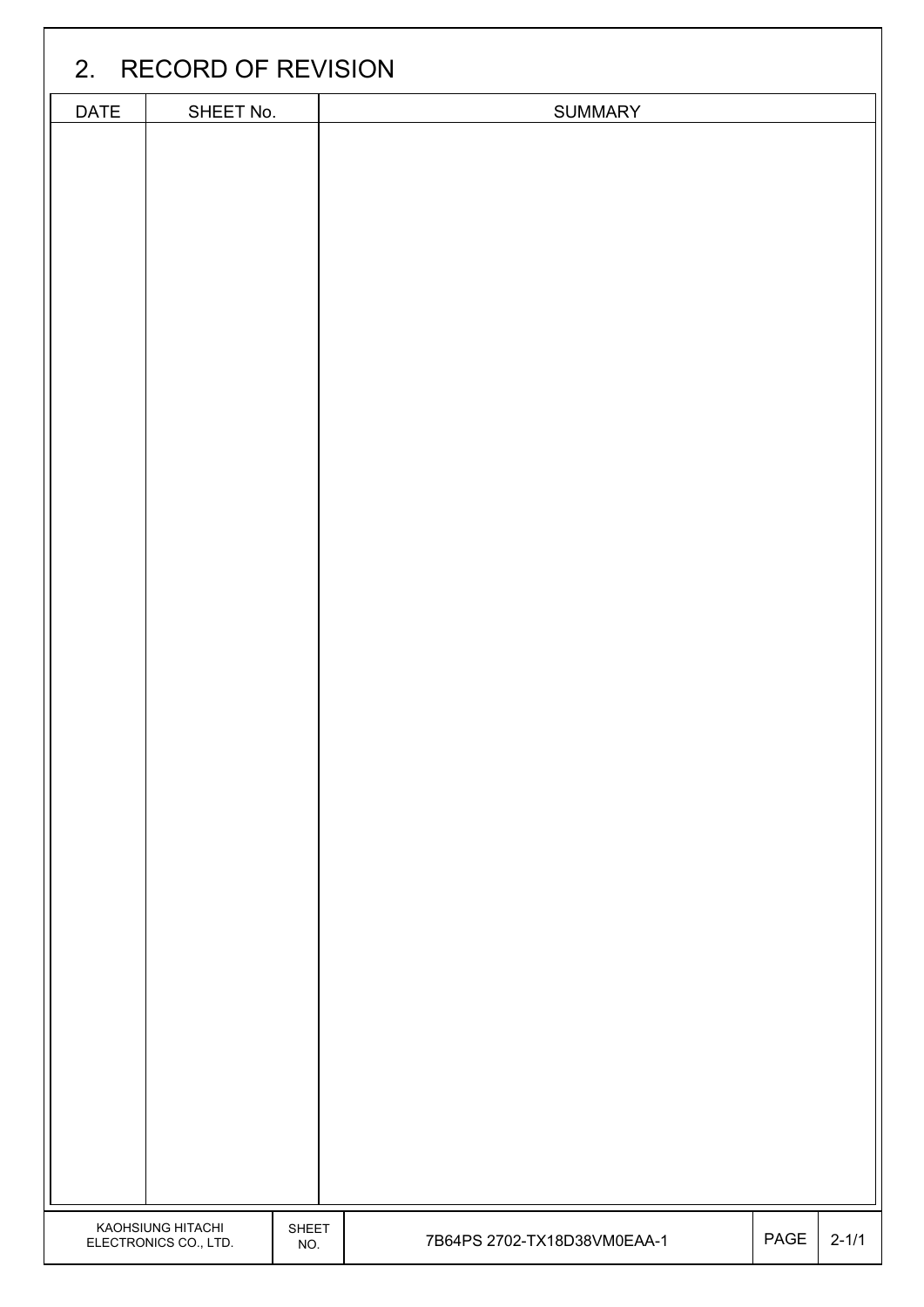# 3. GENERAL DATA

### 3.1 DISPLAY FEATURES

This module is a 7" WSVGA of 5:3 format amorphous silicon TFT. The pixel format is vertical stripe and sub pixels are arranged as R (red), G (green), B (blue) sequentially. This display is RoHS compliant, COG (chip on glass) technology and LED backlight are applied on this display.

| Part Name                      | TX18D38VM0EAA                                             |  |  |  |  |
|--------------------------------|-----------------------------------------------------------|--|--|--|--|
| <b>Module Dimensions</b>       | 162.8(W) mm x 103.1(H) mm x 2.71(D) mm typ.               |  |  |  |  |
|                                | (Excluding FPC and electronic components)                 |  |  |  |  |
| LCD Active Area                | 153.6(W) mm x 90(H) mm                                    |  |  |  |  |
| <b>Pixel Pitch</b>             | $0.150(W)$ mm x $0.150(H)$ mm                             |  |  |  |  |
| Resolution                     | 1024 x 3(RGB)(W) x 600(H) dots                            |  |  |  |  |
| <b>Color Pixel Arrangement</b> | R, G, B Vertical stripe                                   |  |  |  |  |
| LCD Type                       | Transmissive Color TFT; Normally Black                    |  |  |  |  |
| Display Type                   | <b>Active Matrix</b>                                      |  |  |  |  |
| <b>Number of Colors</b>        | 16.7M Colors (8bit)                                       |  |  |  |  |
| <b>Backlight</b>               | LED (7LEDs serial ×3 parallel)                            |  |  |  |  |
| Weight                         | 90g typ.                                                  |  |  |  |  |
| Interface                      | LVDS Interface + SPI (Clock synchronous serial interface) |  |  |  |  |
| Power Supply Voltage           | 3.3V for LCD; 22V for Backlight                           |  |  |  |  |
| Power Consumption              | 0.9W for LCD; 0.9W for backlight                          |  |  |  |  |
| <b>Viewing Direction</b>       | Super wide version (In Plane Switching)                   |  |  |  |  |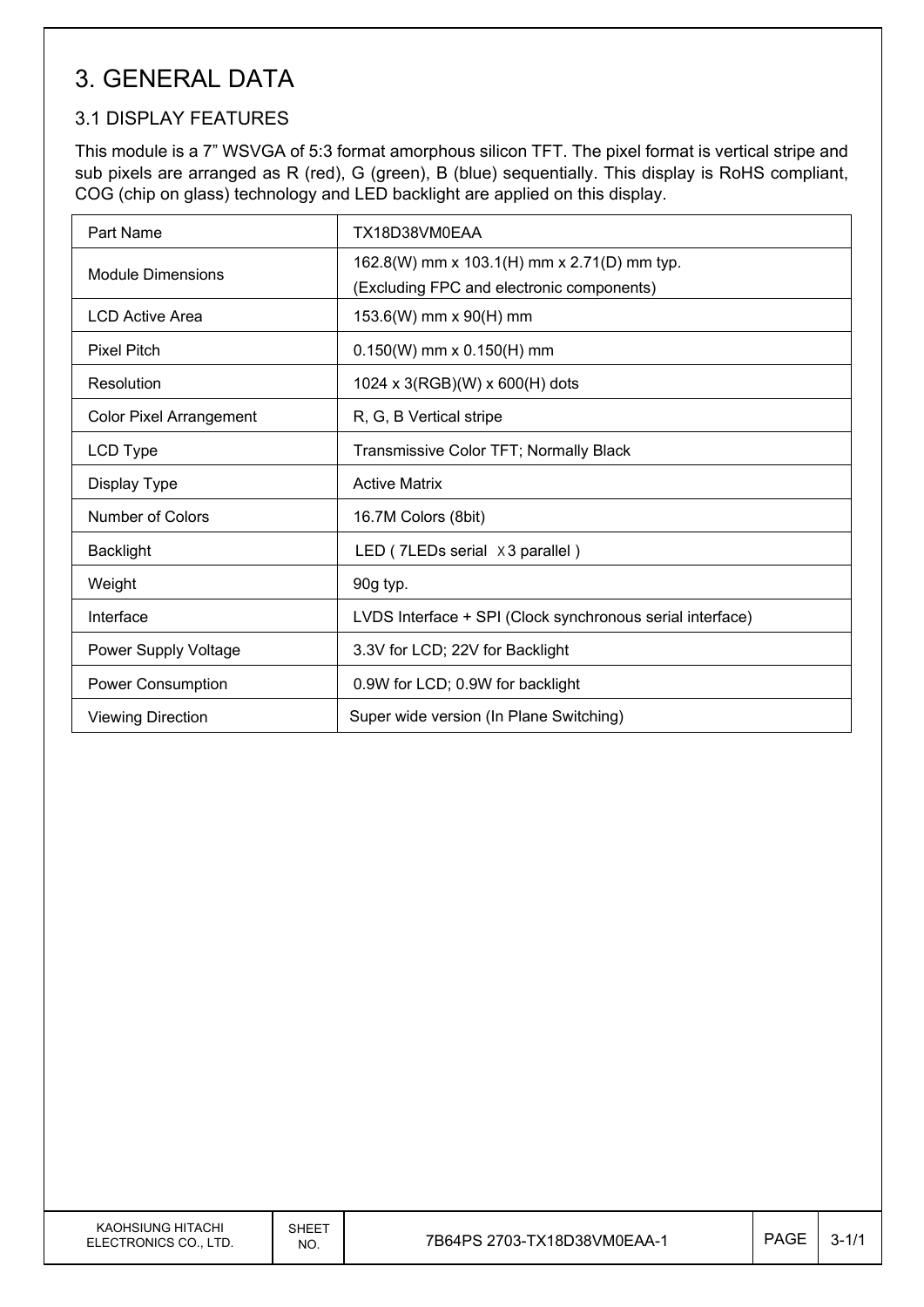# 4. ABSOLUTE MAXIMUM RATINGS

### 4.1 ELECTRICAL ABSOLUTE MAXIMUM RATINGS OF LCD

 $T_a = 25$  °C, GND = 0V

| Item                      | Symbol                   | Min.   | Max. | Unit | Remarks |
|---------------------------|--------------------------|--------|------|------|---------|
| Power Supply for LCD      | VDD                      | $-0.5$ | 5.0  |      | Note 1  |
| Input Voltage             |                          | $-0.5$ | 5.0  |      | Note 2  |
| <b>Static Electricity</b> | $\overline{\phantom{0}}$ | -      | ± 2  | k٧   | Note 3  |

Note 1: Keep all Voltages no lower than GND.

Note 2: Applies to the CLK pixel data pairs and SPI data.

#### Note 3: 100pF-1.5 kohm, 25 °C -70%RH

Static electricity discharge is to be aimed at the center of the active area.

### 4.2 ENVERONMENTAL ABSOLUTE MAXMUM RATINGS

|                            | Operating      |                |                | Storage |                 |  |
|----------------------------|----------------|----------------|----------------|---------|-----------------|--|
| Item                       | Min.           | Max.           | Min.           | Max.    | Remarks         |  |
| <b>Ambient Temperature</b> | $-10\degree$ C | $60^{\circ}$ C | $-30\degree$ C | 70 °C   | Note $2.3$      |  |
| <b>Humidity</b>            | Note 1         |                | Note 1         |         | No condensation |  |
| Corrosive Gas              | Not Acceptable |                | Not Acceptable |         |                 |  |

Note 1:  $Ta \leq 40^{\circ}C$  85%RH max.

Ta >40 °C Absolute humidity must be lower than the humidity of 85%RH at 40 °C.

Note 2: Background color slightly changes depending on ambient temperature and viewing angle. The speed of response is slower at  $0^{\circ}$ C.

The temperature for operating in the table above apply to operation only.

Visual qualities, such as contrast and speed of response, to be evaluated at  $Ta=25^{\circ}C$ Operation.

Note 3: When mounting the LCD module in your set, be sure to prevent the LCD module from being influenced being influenced by mechanical impacts and/or a stress from temperature variation.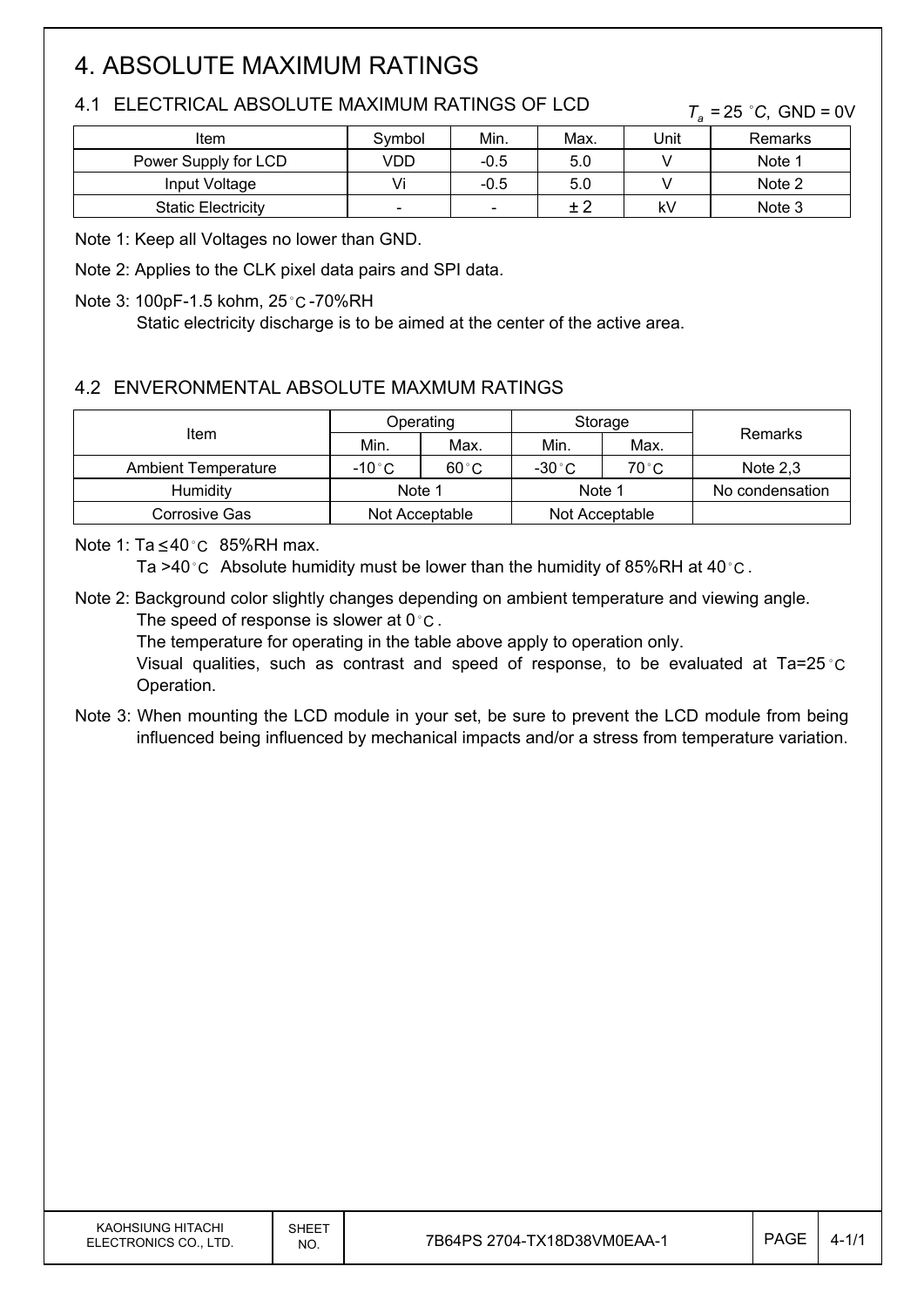# 5. ELECTRICAL CHARACTERISTICS

#### LCD CHARACTERISTICS

#### $T_a = 25$  °C, GND = 0V

| <b>Item</b>                       | Symbol      | Condition | Min.                     | Typ. | Max.                     | Unit    | Remarks |
|-----------------------------------|-------------|-----------|--------------------------|------|--------------------------|---------|---------|
| Power Supply Voltage for Logic    | <b>VDD</b>  |           | 3.2                      | 3.3  | 3.4                      | V       |         |
|                                   |             | "H" Level | 0.7xVDD                  |      | VDD                      |         |         |
| Input Voltage for Logic Circuits  | Vi          | "L" Level | 0                        |      | 0.3xVDD                  | V       |         |
|                                   | Vo          | "H" Level | $VDD-0.4$                |      | $\overline{\phantom{a}}$ | $\vee$  |         |
| Output Voltage for Logic Circuits |             | "L" Level |                          |      | $VDD+0.4$                |         |         |
| Power Supply Current              | Idd         | All White | $\overline{\phantom{0}}$ | 275  | 315                      | mA      |         |
| Input/Output Leak Current         | ILi         |           | $-1.0$                   |      | 1.0                      | $\mu$ A |         |
| Frame Frequency                   | fFLM        |           |                          | 60   | $\overline{\phantom{a}}$ | Hz      |         |
| <b>LED Forward Voltage</b>        | VLED        |           |                          | 22   | $\overline{\phantom{a}}$ | V       |         |
| <b>LED Forward Current</b>        | <b>ILED</b> |           |                          | 41.1 | Note 1                   | mA      |         |

Note 1: The operating current of LED should be determined within the maximum rating of the temperature environmental condition.

Note 2: Input : CLK pixel data pairs and SPI data.

Note 3: Please connect the resistor (R=200 ohm) for current control between LED (cathode) and GND in the customer's system.



Fig 5.1

| KAOHSIUNG HITACHI<br>ELECTRONICS CO., LTD. | SHEET<br>NO. | 7B64PS 2705-TX18D38VM0EAA-1 | <b>PAGE</b> | .ს |
|--------------------------------------------|--------------|-----------------------------|-------------|----|
|--------------------------------------------|--------------|-----------------------------|-------------|----|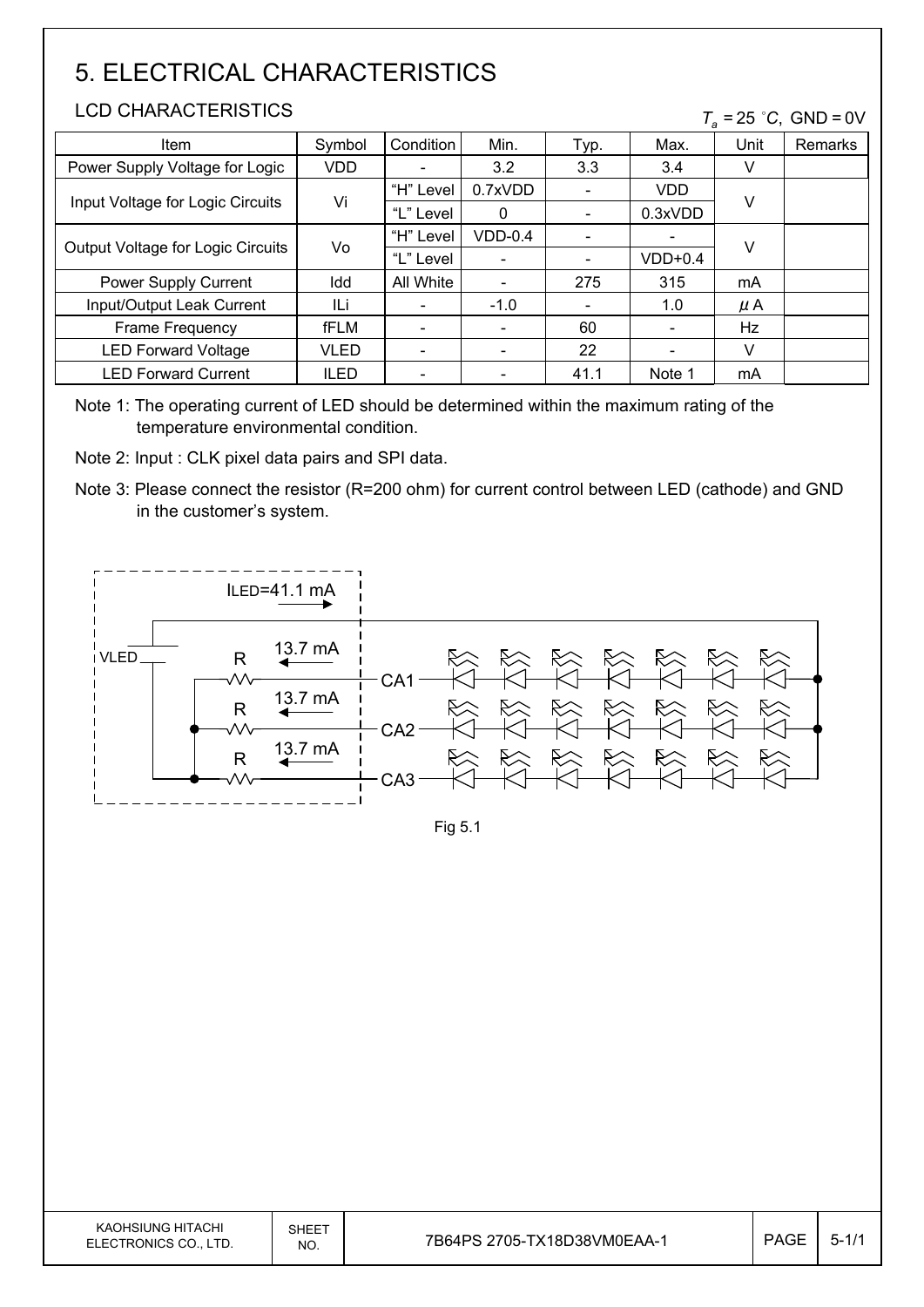# 6. OPTICAL CHARACTERISTICS

The optical characteristics are measured based on the conditions as below:

- Supplying the signals and voltages defined in the section of electrical characteristics.
- The backlight unit needs to be turned on for 30 minutes.
- The ambient temperature is 25 $^{\circ}$ C.
- In the dark room around 500~1000 lx, the equipment has been set for the measurements as shown in Fig 6.1.

|                                     |                      |             |                                          |                |       |                | $T_a = 25 °C, f_v = 60 Hz, VDD = 3.3 V$ |         |
|-------------------------------------|----------------------|-------------|------------------------------------------|----------------|-------|----------------|-----------------------------------------|---------|
| Item                                |                      |             | Condition                                | Min.           | Typ.  | Max.           | Unit                                    | Remarks |
| <b>Brightness of White</b>          |                      | -           |                                          | 340            | 400   | $\blacksquare$ | cd/m <sup>2</sup>                       | Note 1  |
| <b>Brightness Uniformity</b>        |                      | -           | $\phi = 0^{\circ}, \theta = 0^{\circ}$ , | 80             | 85    |                | $\%$                                    | Note 2  |
| <b>Contrast Ratio</b>               |                      | CR          | $ILED = 41.1 mA$                         | 640            | 800   |                | $\blacksquare$                          | Note 3  |
| Response Time<br>(Rising + Falling) |                      | $T_r + T_f$ | $\phi = 0^{\circ}, \theta = 0^{\circ}$   | $\blacksquare$ | 35    | 60             | ms                                      | Note 4  |
| NTSC Ratio                          |                      |             | $\phi = 0^{\circ}, \theta = 0^{\circ}$   | 46             | 50    |                | $\%$                                    |         |
|                                     |                      | $\theta$ x  | $\phi = 0^\circ$ , CR $\geq 10$          | 75             | 85    |                |                                         |         |
|                                     |                      | $\theta x'$ | $\phi = 180^\circ$ , CR $\geq 10$        | 75             | 85    |                |                                         |         |
|                                     | <b>Viewing Angle</b> |             | $\phi = 90^\circ$ , CR $\geq 10$         | 75             | 85    |                | Degree                                  | Note 5  |
|                                     |                      | $\theta$ y' | $\phi = 270^\circ$ , CR $\geq 10$        | 75             | 85    |                |                                         |         |
|                                     |                      | X           |                                          | 0.585          | 0.615 | 0.645          |                                         |         |
|                                     | Red                  | Y           |                                          | 0.317          | 0.347 | 0.377          |                                         |         |
|                                     |                      | X           |                                          | 0.285          | 0.315 | 0.345          |                                         |         |
| Color                               | Green                | Y           |                                          | 0.515          | 0.545 | 0.575          |                                         |         |
| Chromaticity                        |                      | X           | $\phi = 0^{\circ}, \theta = 0^{\circ}$   | 0.118          | 0.148 | 0.178          |                                         | Note 6  |
|                                     | <b>Blue</b>          | Y           |                                          | 0.077          | 0.107 | 0.137          |                                         |         |
|                                     |                      | X           |                                          | 0.280          | 0.310 | 0.340          |                                         |         |
|                                     | White                | Y           |                                          | 0.300          | 0.330 | 0.360          |                                         |         |

Note 1: The brightness is measured from center point of the panel, P5 in Fig. 6.2, for the typical value.

Note 2: The brightness uniformity is calculated by the equation as below:

Brightness uniformity =  $\frac{\text{Min.}_{\text{Br}}}{\text{Max.}_{\text{B}}}\frac{1}{\text{Max.}_{\text{B}}}\times 100\%$ Max. Brightness

, which is based on the brightness values of the 9 points measured by BM-5 as shown in Fig. 6.2.

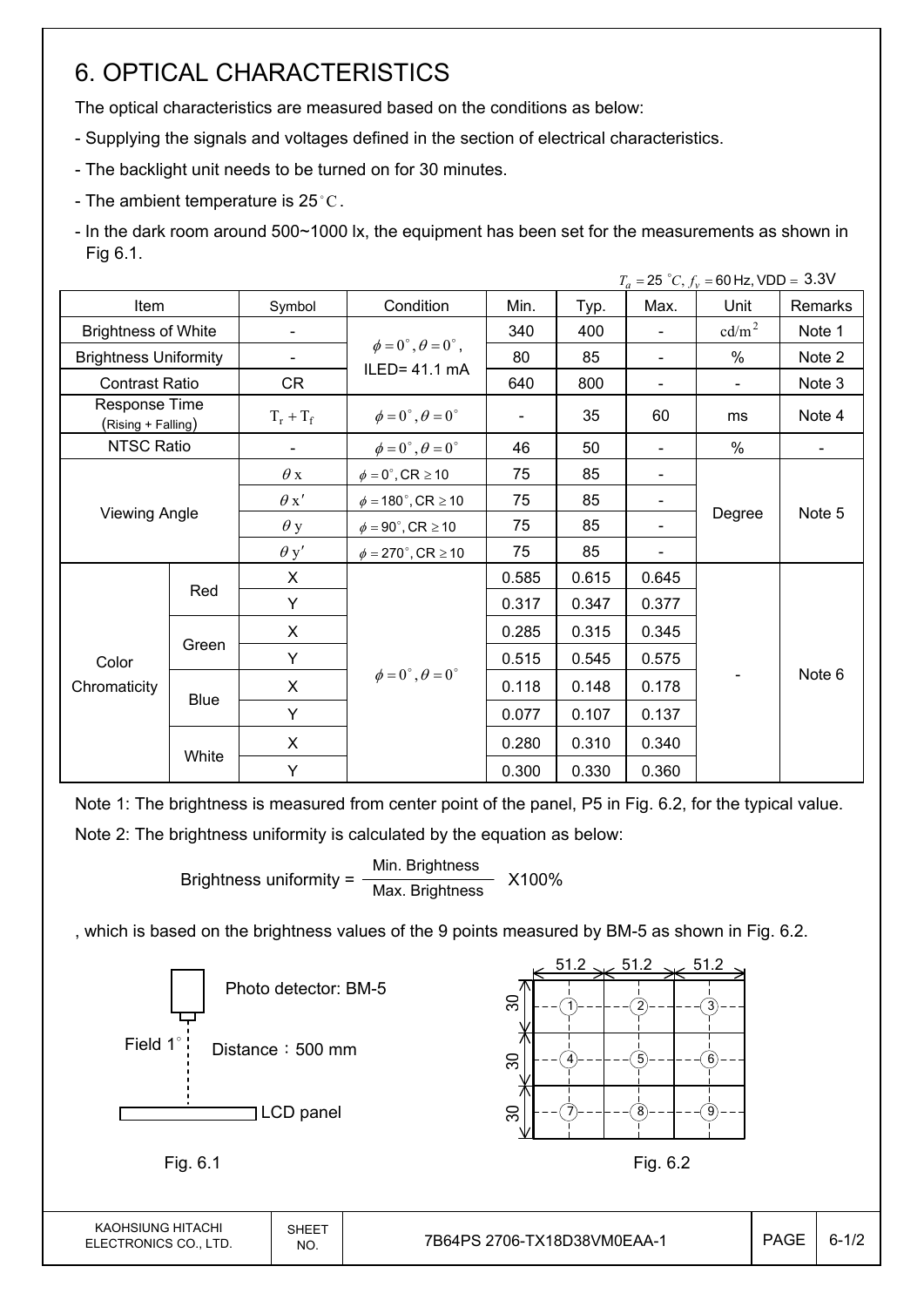Note 3: The Contrast ratio is measured from the center point of the panel, P5, and defined as the following equation:

 $CR =$  Brightness of White Brightness of Black

Note 4: The definition of response time is shown in Fig. 6.3. The rising time is the period from 10% brightness to 90% brightness when the data is from white to black. Oppositely, Falling time is the period from 90% brightness rising to 10% brightness.



Note 5: The definition of viewing angle is shown in Fig. 6.4. Angle  $\phi$  is used to represent viewing directions, for instance,  $\phi = 270^\circ$  means 6 o'clock, and  $\phi = 0^\circ$  means 3 o'clock. Moreover, angle  $\theta$  is used to represent viewing angles from axis Z toward plane XY.

 The display is super wide viewing angle version; 85° viewing angle can be obtained from each viewing direction.



Note 6: The color chromaticity is measured from the center point of the panel, P5, as shown in Fig. 6.2.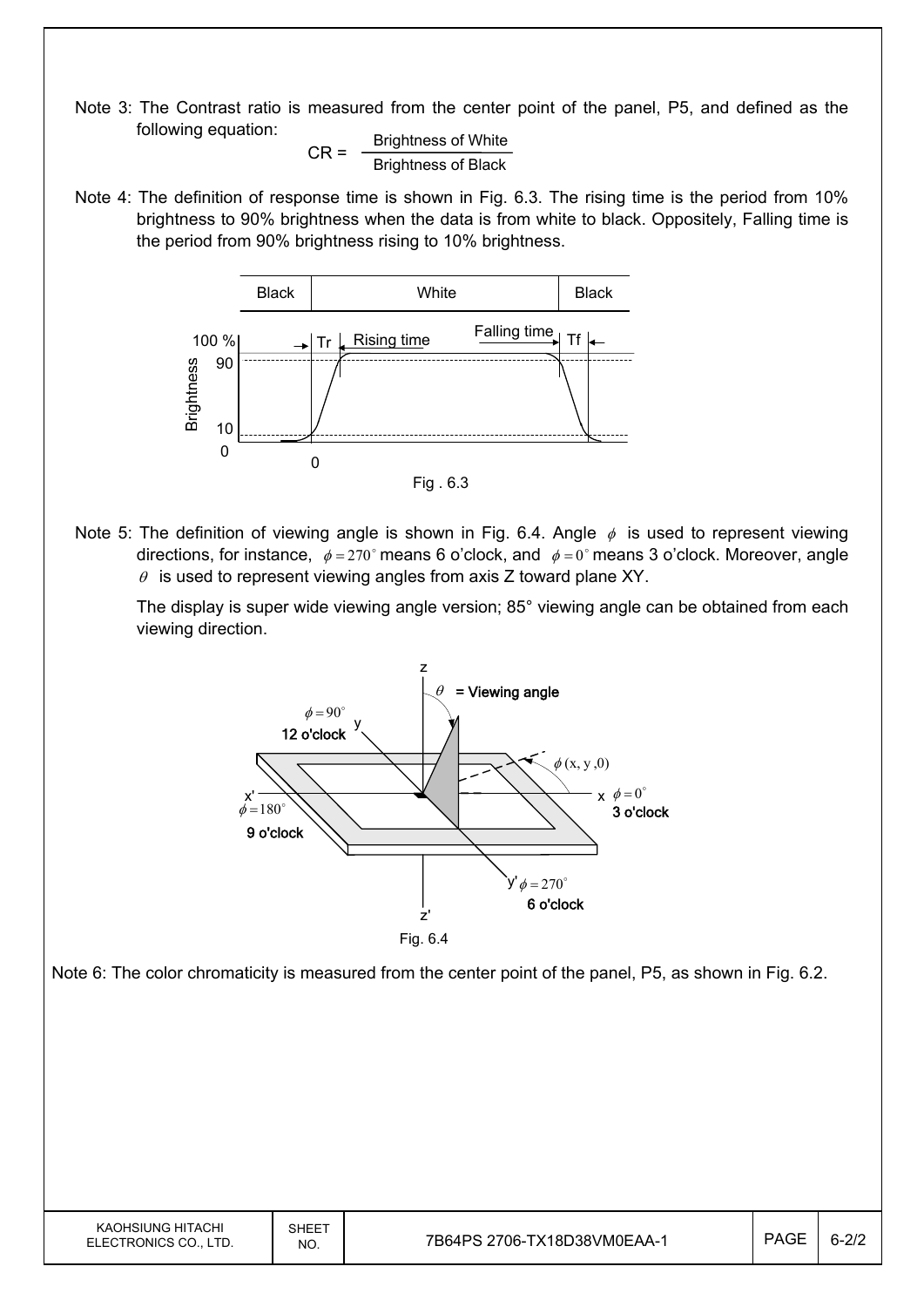# 7. BLOCK DIAGRAM

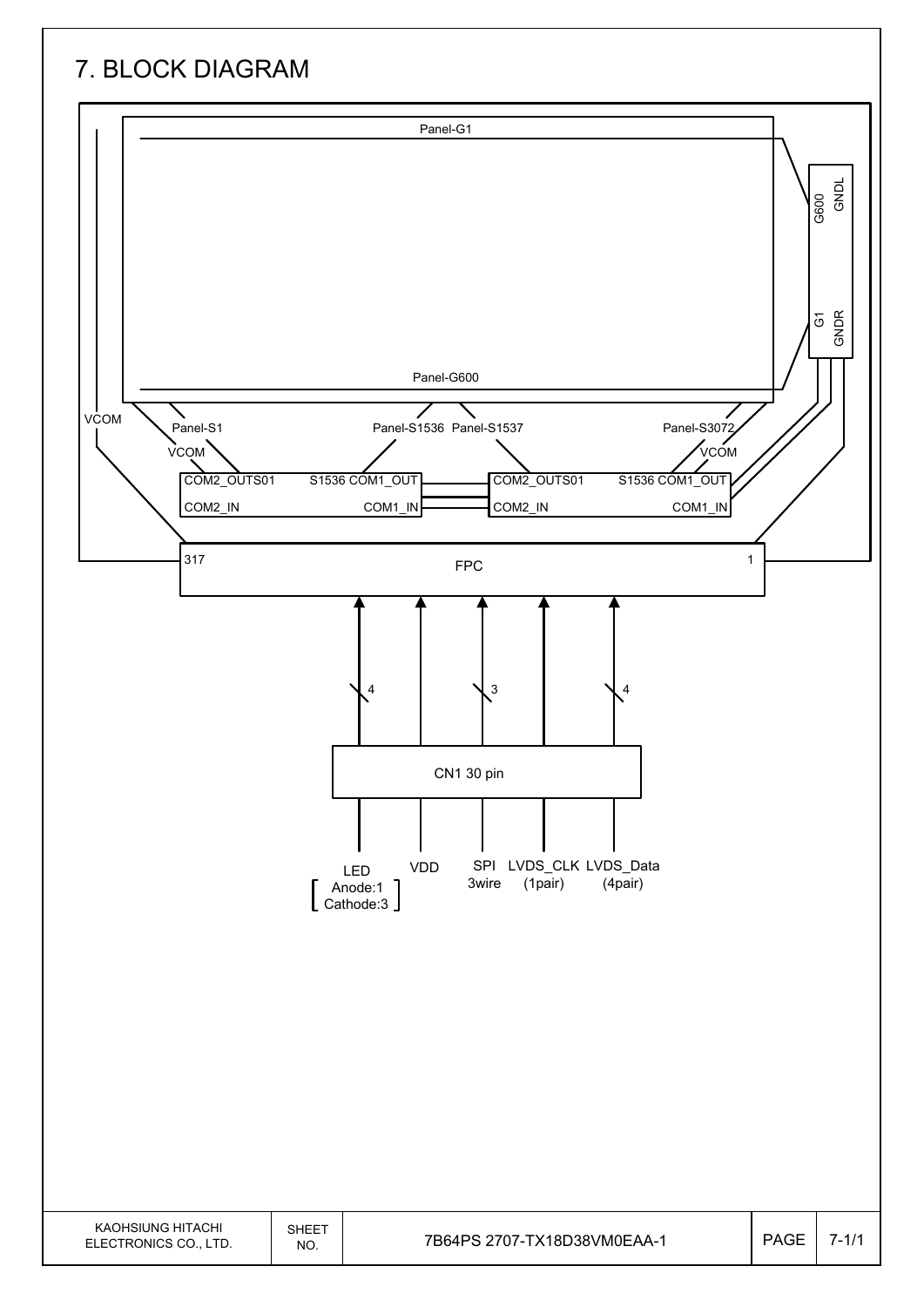# 8. RELIABILITY TESTS

| No. | <b>Test Item</b>                               | Condition                                                                                                             | <b>Remarks</b> |
|-----|------------------------------------------------|-----------------------------------------------------------------------------------------------------------------------|----------------|
| 1   | High Temperature, operating                    | 55°C, 96h                                                                                                             |                |
| 2   | Low temperature, operating                     | $-10^{\circ}$ C, 96h                                                                                                  |                |
| 3   | High temperature & high humidity,<br>operating | 50≗C , 90%RH, 96h                                                                                                     | Note 1, 2      |
| 4   | High temperature, storage                      | 70°C, 96h                                                                                                             |                |
| 5   | Low temperature, storage                       | $-30\degree$ C, 96h                                                                                                   |                |
| 6   | High temperature & high humidity,<br>storage   | 60°C, 90%RH, 96h                                                                                                      |                |
| 7   | Thermal shock, storage                         | $-30$ °C (0.5h) $\pm$ 70 °C (0.5h), 10 cycles                                                                         | Note 2         |
| 8   | Vibration                                      | Non-operation sin wave<br>20-150Hz, 50m/sec <sup>2</sup> acceleration<br>90min in each axis, 270min (3axis) in total. |                |
| 9   | Packaging drop test                            | Drop height: 30 cm, 1 angle, 3edges                                                                                   |                |

Note 1: Operation conditions : VDD=3.3V.

Note 2: To be no defective functions related to electrical and/or optical characteristics when the tested module operates.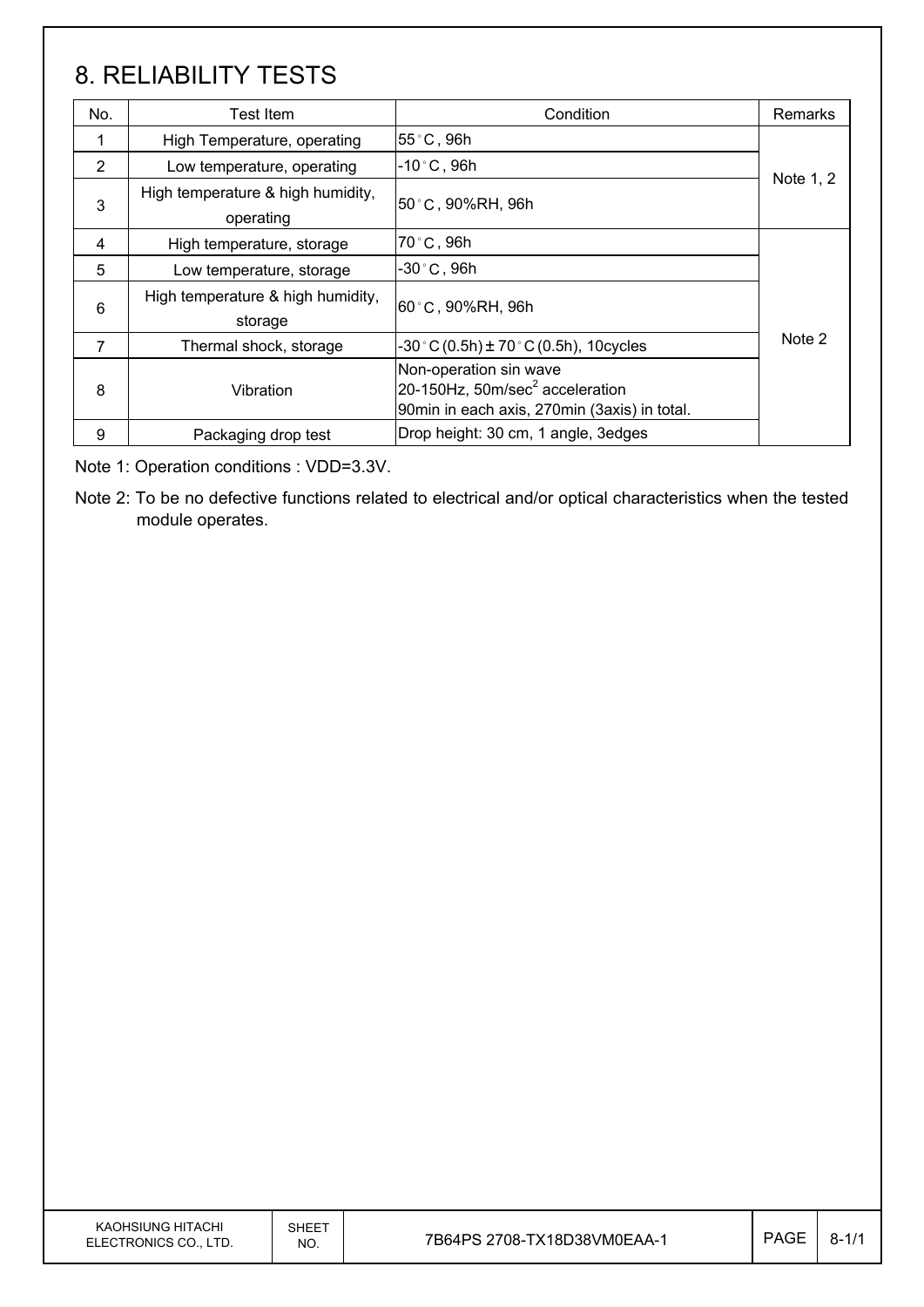# 9. LCD INTERFACE

### 9.1 INTERFACE PIN CONNECTIONS

The display interface is FPC and pin assignment is as below:

| Pin No.          | Symbol            | I/O                          | Description                     |
|------------------|-------------------|------------------------------|---------------------------------|
| 1                | VID <sub>0</sub>  | $\overline{\phantom{0}}$     | Connect to VDD                  |
| $\overline{2}$   | VID1              | $\overline{\phantom{0}}$     | Connect to GND                  |
| 3                | <b>VDD</b>        | $\overline{a}$               | 3.3V Power Supply               |
| 4                | <b>GND</b>        | $\overline{\phantom{0}}$     | $\overline{\phantom{a}}$        |
| 5                | <b>GND</b>        |                              | $\blacksquare$                  |
| 6                | <b>GND</b>        | $\qquad \qquad \blacksquare$ | $\blacksquare$                  |
| $\overline{7}$   | CLK IN-           |                              | <b>LVDS Differential clock-</b> |
| 8                | CLK IN+           | I                            | LVDS Differential clock+        |
| $\boldsymbol{9}$ | <b>GND</b>        | $\overline{a}$               |                                 |
| 10               | IN <sub>0</sub> - |                              | LVDS Differential data 0-       |
| 11               | $INO+$            |                              | LVDS Differential data 0+       |
| 12               | <b>GND</b>        | $\overline{\phantom{0}}$     | $\qquad \qquad \blacksquare$    |
| 13               | $IN1-$            |                              | LVDS Differential data 1-       |
| 14               | $IN1+$            | I                            | LVDS Differential data 1+       |
| 15               | <b>GND</b>        | L,                           |                                 |
| 16               | $IN2-$            | I                            | LVDS Differential data 2-       |
| 17               | $IN2+$            |                              | LVDS Differential data 2+       |
| 18               | <b>GND</b>        |                              |                                 |
| 19               | $IN3-$            |                              | LVDS Differential data 3-       |
| 20               | $IN3+$            |                              | LVDS Differential data 3+       |
| 21               | <b>GND</b>        | L,                           | $\blacksquare$                  |
| 22               | SPI CLK           |                              | SPI clock input (SCL)           |
| 23               | SPI DI            |                              | SPI data input (SDA)            |
| 24               | SPI CS#           |                              | SPI Chip select (CSB)           |
| 25               | N.C.              | $\overline{\phantom{0}}$     |                                 |
| 26               | N.C.              | -                            |                                 |
| 27               | VLED A            | $\overline{\phantom{0}}$     | LED Power (Anode)               |
| 28               | VLED C1           | $\overline{\phantom{0}}$     | LED Power (Cathode)             |
| 29               | VLED C2           | $\overline{\phantom{0}}$     | LED Power (Cathode)             |
| 30               | VLED C3           | $\overline{\phantom{0}}$     | LED Power (Cathode)             |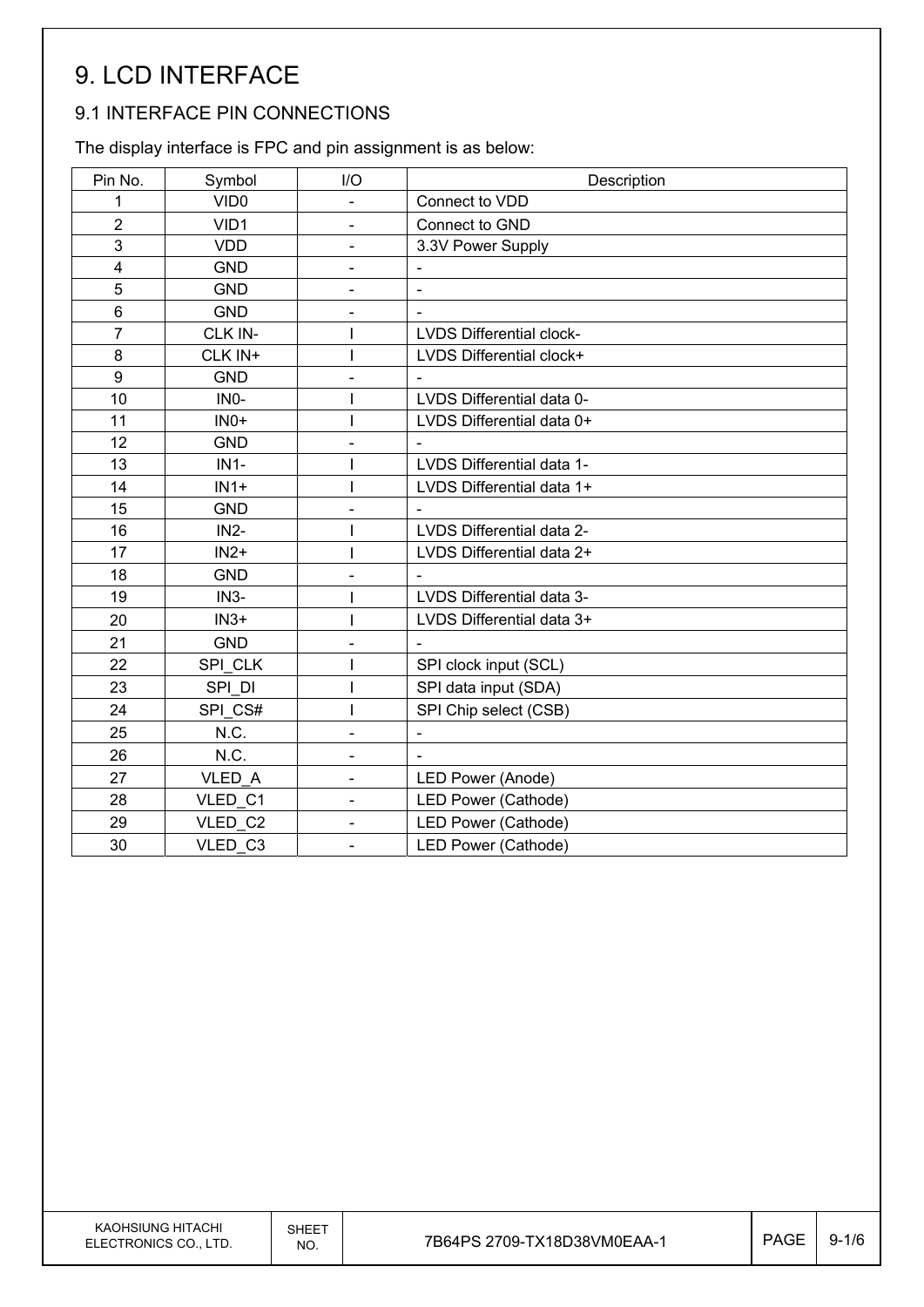#### 9.2 LVDS INTERFACE

#### **Machine Side**

#### **TFT-LCD Side**

#### 8Bit Mode

| THC63LVDM83R        | RA0-6                |
|---------------------|----------------------|
| Controll            | IN <sub>O</sub> +    |
| 7 TA0-6             | INO-                 |
| R0-R5,G0            | <b>RB0-6</b>         |
| 7 TB0-6             | $IN1+$               |
| G1-G5,B0,B1         | Parallel-to-<br>LVDS |
| allel-to            | $IN1-$               |
| ഗ                   | <b>RC0-6</b>         |
| 7 TC0-6             | <b>LCD Panel</b>     |
| B2-B5, VS, HS, DE   | $IN2+$               |
| ⊫                   | RD <sub>0</sub> -6   |
| 7 TC0-6             | $IN2-$               |
| ñд                  | controller           |
| R6, R7, G6, G7, B6, | $IN3+$               |
| B7,NA               | IN <sub>3</sub>      |
| ИС                  | CLK IN+              |
| CLK IN              | CK OUT               |
| <b>CK</b>           | <b>PLL</b>           |
| PLL                 | CLK IN-              |

- Note 1: LVDS cable impedance should be 100 ohms per signal line when each 2-lines (+, -) is used in differential mode.
- Note 2: The recommended transmitter, THC63LVDM83R, is made by Thine or equivalent, which is not contained in the module.



#### 9.3 LVDS DATA FORMAT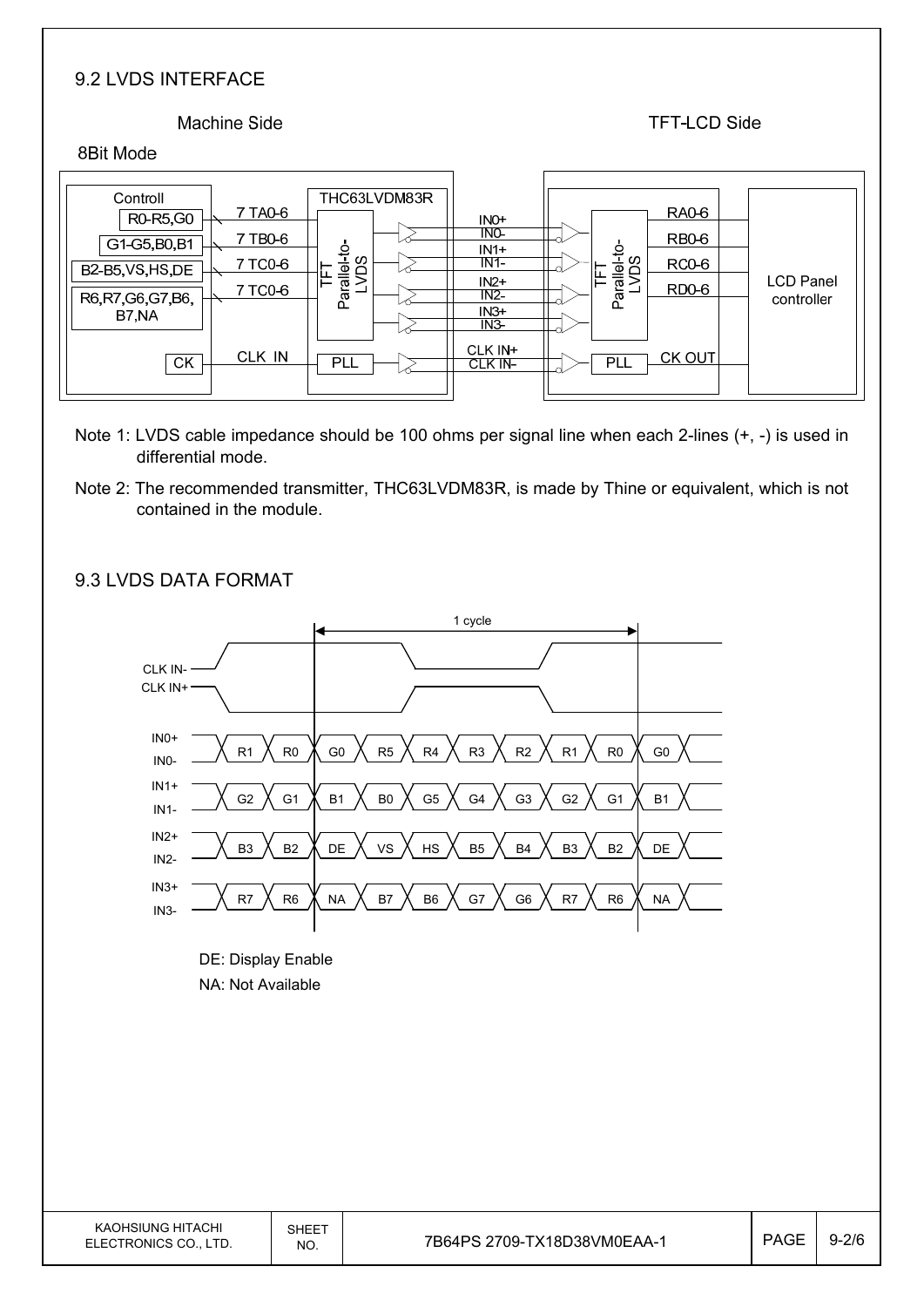### 9.4 INTERFACE TIMING SPECIFICATIONS

The column of timing sets including minimum, typical, and maximum as below are based on the best optical performance, frame frequency (Vsync) = 60 Hz to define. If 60 Hz is not the aim to set, less than 70 Hz for Vsync is recommended to apply for better performance by other parameter combination as the definitions in section 5.1.

| Parameter                           | Symbol   | Min. | Typ. | Max. | Unit        |
|-------------------------------------|----------|------|------|------|-------------|
| DCLK frequency @<br>Frame rate=60HZ | fclk     | 40.8 | 51.2 | 67.2 | MHz         |
| Horizontal display area             | thd      |      | 1024 |      | <b>DCLK</b> |
| HSD period time                     | th       |      | 1344 |      | <b>DCLK</b> |
| HSD blanking                        | thb+thfp |      | 320  |      | <b>DCLK</b> |
| Vertical display area               | tvd      |      | 600  |      | Н           |
| VSD period time                     | tv       |      | 635  |      | н           |
| VSD blanking                        | tvb+tvfp |      | 35   |      | н           |



| KAOHSIUNG HITACHI<br>ELECTRONICS CO., LTD. | <b>SHEET</b><br>NO. | 7B64PS 2709-TX18 |
|--------------------------------------------|---------------------|------------------|
|--------------------------------------------|---------------------|------------------|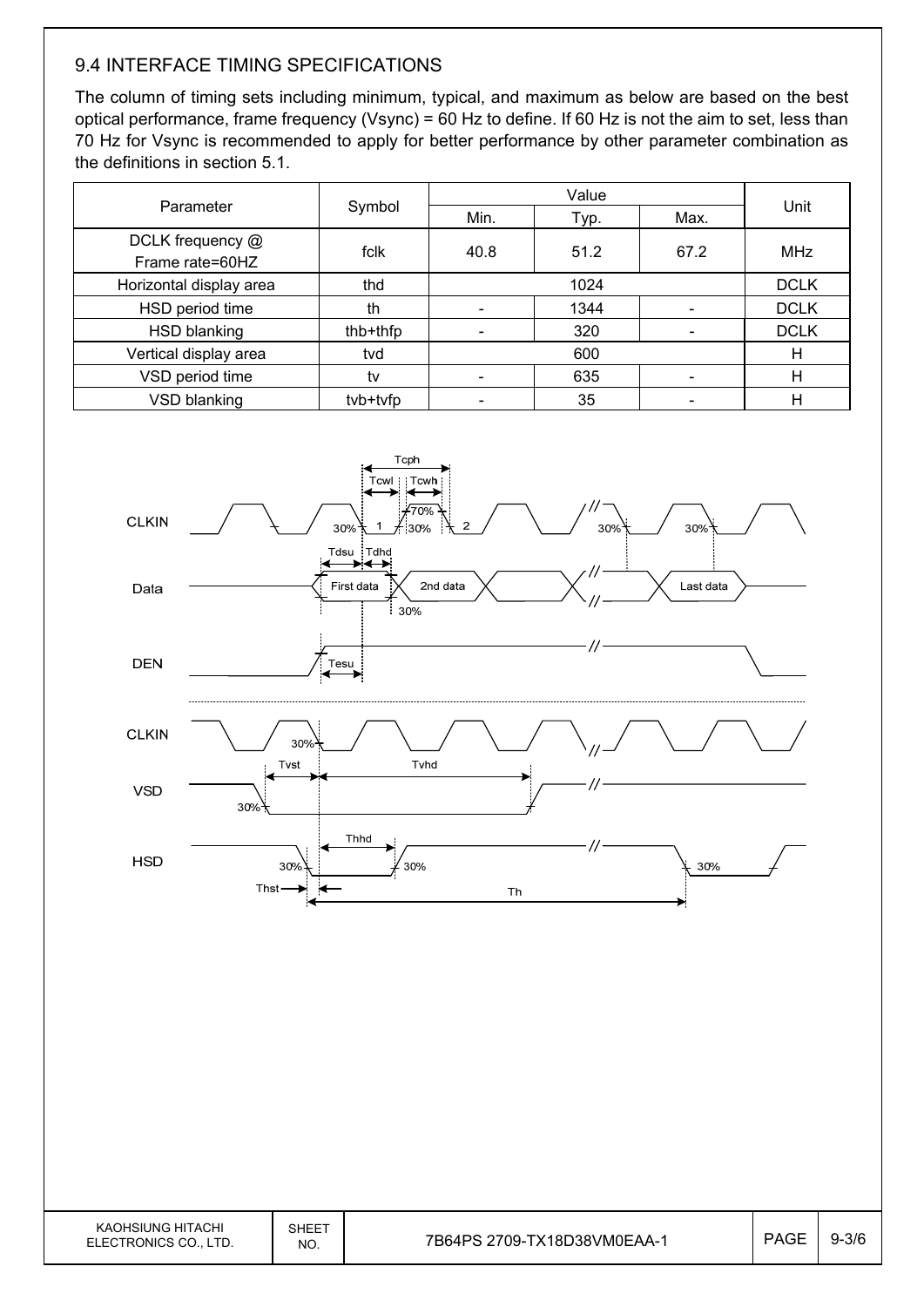#### 9.5 LVDS RECEIVER TIMIG



|                        |                              |      |                |      |            | $VDD = 3.3V$ , $GND = 0V$ |
|------------------------|------------------------------|------|----------------|------|------------|---------------------------|
| Parameter              | Symbol                       | Min. | Tур.           | Max. | Unit       | Condition                 |
| Clock frequency        | $R_{XFCLK}$                  | 40.8 | 51.2           | 67.2 | <b>MHZ</b> |                           |
|                        |                              |      |                |      |            | $ V_{ID} $ =400mV         |
| Input data skew margin | I RSKM                       | 500  |                |      | pS         | $R_{xVCM} = 1.2V$         |
|                        |                              |      |                |      |            | $R_{XFCLK} = 71 MHz$      |
| Clock high time        | $\mathsf{T}_{\mathsf{LVCH}}$ |      | $4/(7*RxFCLK)$ |      | ns         |                           |
| Clock low time         | $T_{\text{LVC}}$ L           |      | $3/(7*RxFCLK)$ |      | ns         |                           |
| PLL wake-up time       | l <sub>enPLL</sub>           |      |                | 150  | <b>us</b>  |                           |

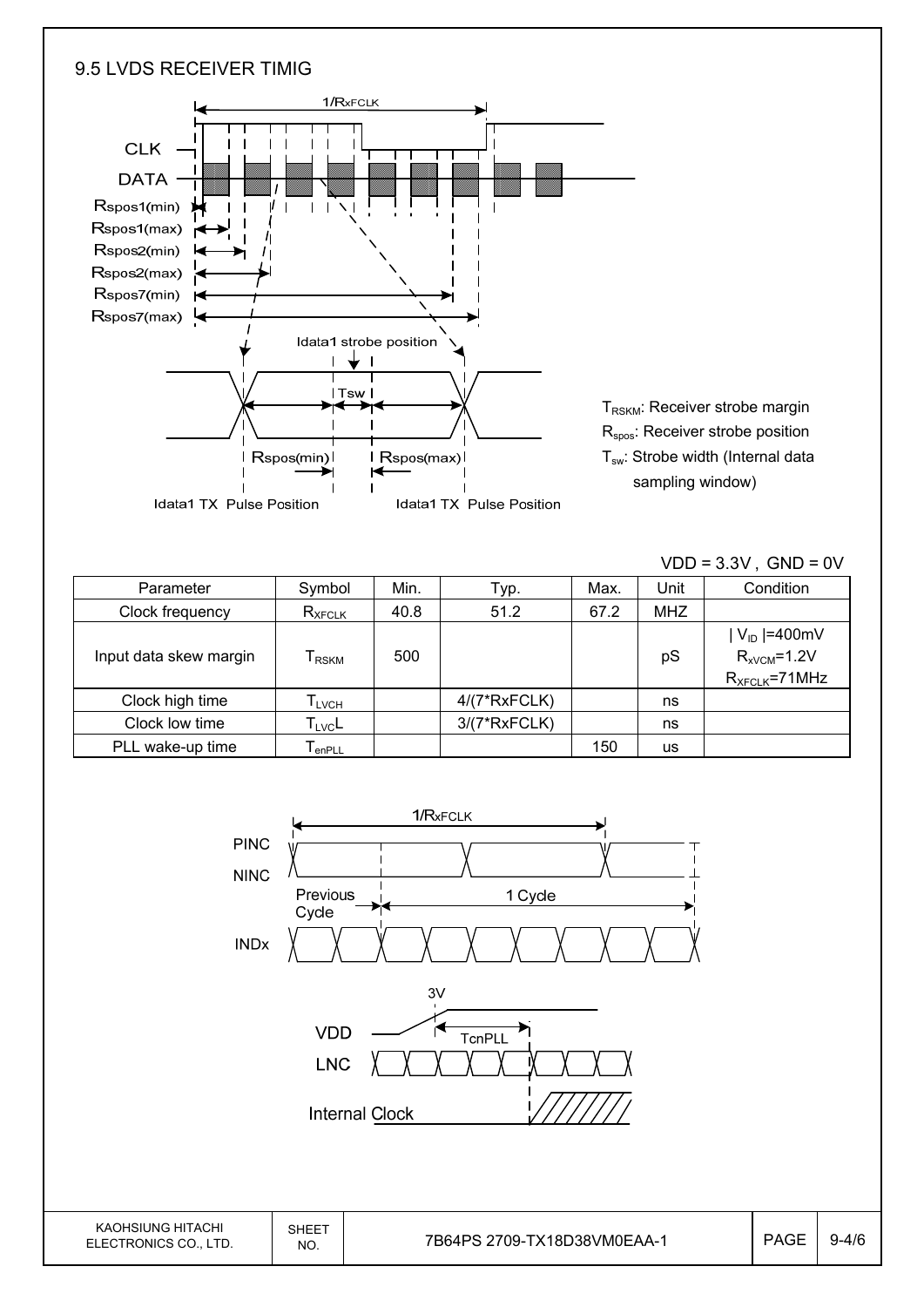#### 9.6 INTERFACE MODE SETTING

### 9.6.1 Serial Commomd Format



#### 3-Wire Command Format:

| Bit                              | Description                                                                            |
|----------------------------------|----------------------------------------------------------------------------------------|
| D <sub>15</sub> -D <sub>10</sub> | Register Address [5:0]                                                                 |
| D9                               | W/R control bit. "0" for Write; "1" for Read                                           |
| D8                               | Hi-Z bit during read mode. Any data within this bits will be ignored during write mode |
| D7-D0                            | Data for the W/R operation to the address indicated by Address phase                   |

#### 3-Wire Writer Format:

| <b>MSB</b>             |     |                 |      |                 |                 |    |    |     |    |                                     |    |    |    | LSBI |
|------------------------|-----|-----------------|------|-----------------|-----------------|----|----|-----|----|-------------------------------------|----|----|----|------|
| D <sub>15</sub>        | D14 | D <sub>13</sub> | n 10 | D <sub>44</sub> | D <sub>10</sub> | D9 | D8 | ו ש | D6 |                                     | D4 | D3 | ◡▵ | DО   |
| Register Address [5:0] |     |                 |      |                 |                 |    |    |     |    | DATA (Issue by external controller) |    |    |    |      |

#### 3-Wire Reed Format:

| <b>MSB</b>             |                 |                        |     |                 |                 |    |                |                               |    |                |    |    |           |   | ∟SBI |
|------------------------|-----------------|------------------------|-----|-----------------|-----------------|----|----------------|-------------------------------|----|----------------|----|----|-----------|---|------|
| D <sub>15</sub>        | D <sub>14</sub> | D <sub>13</sub><br>د ا | n40 | D <sub>11</sub> | D <sub>10</sub> | D9 | D <sub>8</sub> | D7                            | D6 | D <sub>5</sub> | D4 | D3 | no.<br>◡∠ | ◡ | D0   |
| Register Address [5:0] |                 |                        |     |                 |                 |    | Hi-Z           | DATA (Issue by 3-Wire engine) |    |                |    |    |           |   |      |

#### 9.6.2 REGISTER SETTING

#### (1) Control Registers Setting

|                       | D <sub>15</sub> | D <sub>14</sub> | $D13$ D12    |   | D <sub>11</sub> | D <sub>10</sub> | D <sub>9</sub> | D <sub>8</sub> | D7           | D <sub>6</sub> | D <sub>5</sub> | D <sub>4</sub> | D <sub>3</sub> | D <sub>2</sub> | D <sub>1</sub> | D <sub>0</sub> |                                   |
|-----------------------|-----------------|-----------------|--------------|---|-----------------|-----------------|----------------|----------------|--------------|----------------|----------------|----------------|----------------|----------------|----------------|----------------|-----------------------------------|
| 1-->A00=29'hl         | $\Omega$        | $\mathbf{0}$    | 0            | 0 | $\mathbf{0}$    | $\mathbf{0}$    | 0              | 0              | 0            | $\mathbf{0}$   |                | 0              |                | 0              | 0              |                | <b>RESET</b>                      |
| 2-->A00=25'hl         | $\Omega$        | $\mathbf{0}$    | $\mathbf{0}$ | 0 | $\mathbf{0}$    | $\mathbf{0}$    | 0              | 0              | $\mathbf{0}$ | $\mathbf{0}$   |                | 0              | $\Omega$       |                | $\mathbf{0}$   |                | <b>ISTANBY</b>                    |
| 3-->A02=40'h          | $\mathbf{0}$    | $\mathbf{0}$    | $\mathbf{0}$ | 0 |                 | $\Omega$        | 0              | 0              | $\mathbf 0$  | 1              | 0              | 0              | $\Omega$       | $\Omega$       | $\mathbf{0}$   | $\Omega$       | Enable Normally<br><b>Black</b>   |
| $ 4 - > A01 = 30$ 'h  | $\mathbf{0}$    | $\mathbf{0}$    | 0            | 0 | $\mathbf{0}$    | 1               | 0              | 0              | 0            | $\mathbf{0}$   |                | 1              | $\mathbf{0}$   | $\Omega$       | $\mathbf{0}$   | 0              | Enable FRC/Dither                 |
| $5 - \gt{A0e = 5f'h}$ | $\Omega$        | $\Omega$        |              | 1 |                 | $\Omega$        | 0              | 0              | $\mathbf{0}$ |                | 0              | 1              |                |                |                |                | Enter Test mode(1)                |
| 6-->A0f=a4'h          | $\mathbf 0$     | $\mathbf{0}$    |              | 1 |                 | 1               | 0              | $\Omega$       | 1            | $\mathbf{0}$   |                | 0              | $\mathbf{0}$   |                | $\mathbf{0}$   | 0              | Enter Test mode(2)                |
| 7-->A0d=09'h          | 0               | $\mathbf{0}$    |              | 1 | $\Omega$        | 1               | 0              | 0              | $\mathbf 0$  | $\Omega$       | 0              | 0              |                | $\Omega$       | $\mathbf{0}$   |                | Enable SDRRS.<br>enlarge OE width |
| 8-->A10=41'h          | $\Omega$        | 1               | 0            | 0 | $\Omega$        | 0               | 0              | 0              | 0            |                | 0              | 0              | $\Omega$       | $\mathbf{0}$   | $\mathbf{0}$   |                | Adopt 2Line /1 Dot                |
|                       |                 |                 |              |   |                 |                 |                |                |              |                |                |                |                |                |                |                | Wait 100ms                        |
| 9-->A00=ad'h          | $\mathbf 0$     | 0               | $\Omega$     | 0 | $\Omega$        | $\mathbf{0}$    | $\mathbf{0}$   | 0              |              | 0              |                | 0              |                |                | $\mathbf{0}$   |                | <b>DISPLAY ON</b>                 |
|                       |                 |                 |              |   |                 |                 |                |                |              |                |                |                |                |                |                |                |                                   |

KAOHSIUNG HITACHI ELECTRONICS CO., LTD.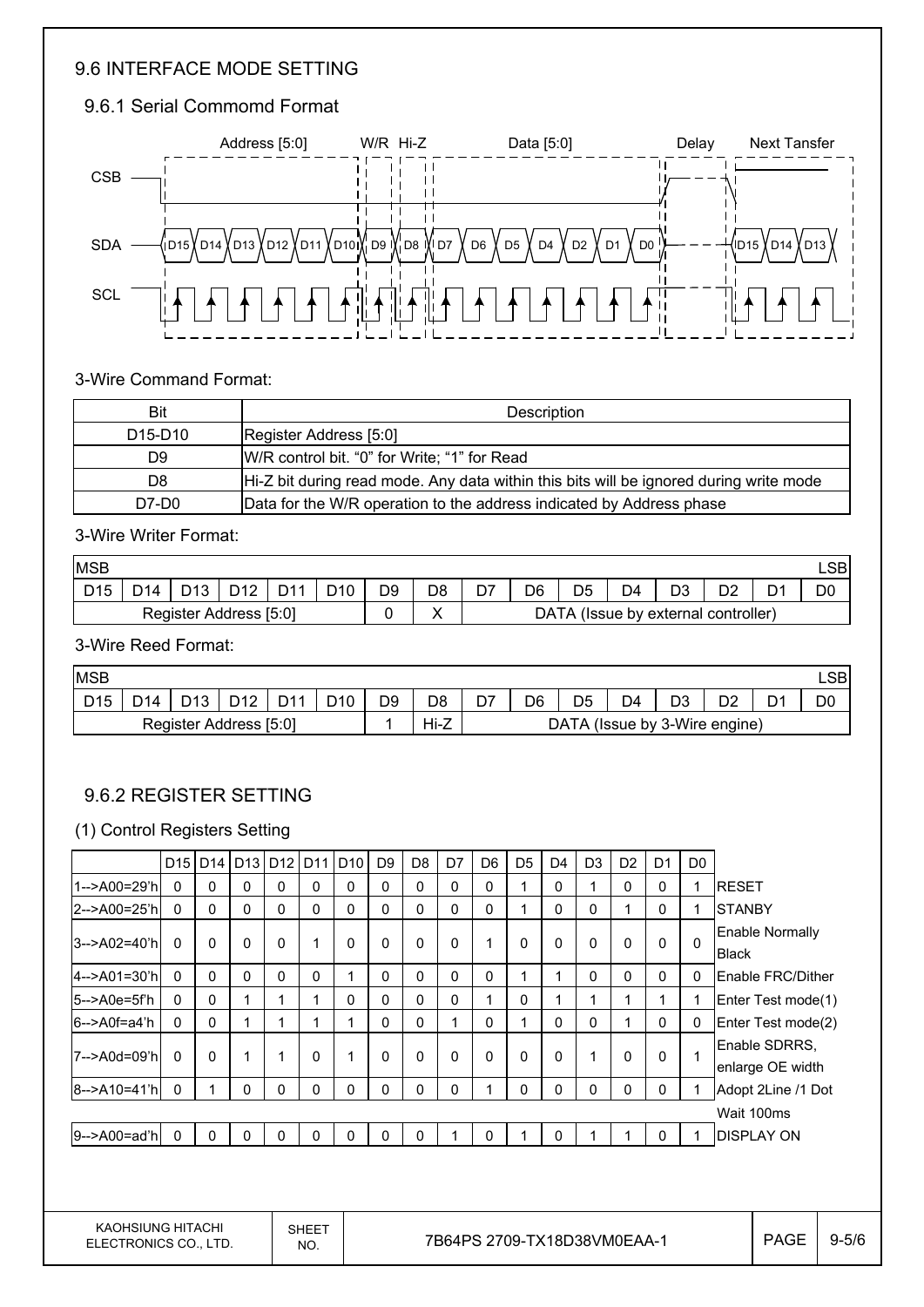### 9.7 POWER SEQUENCE

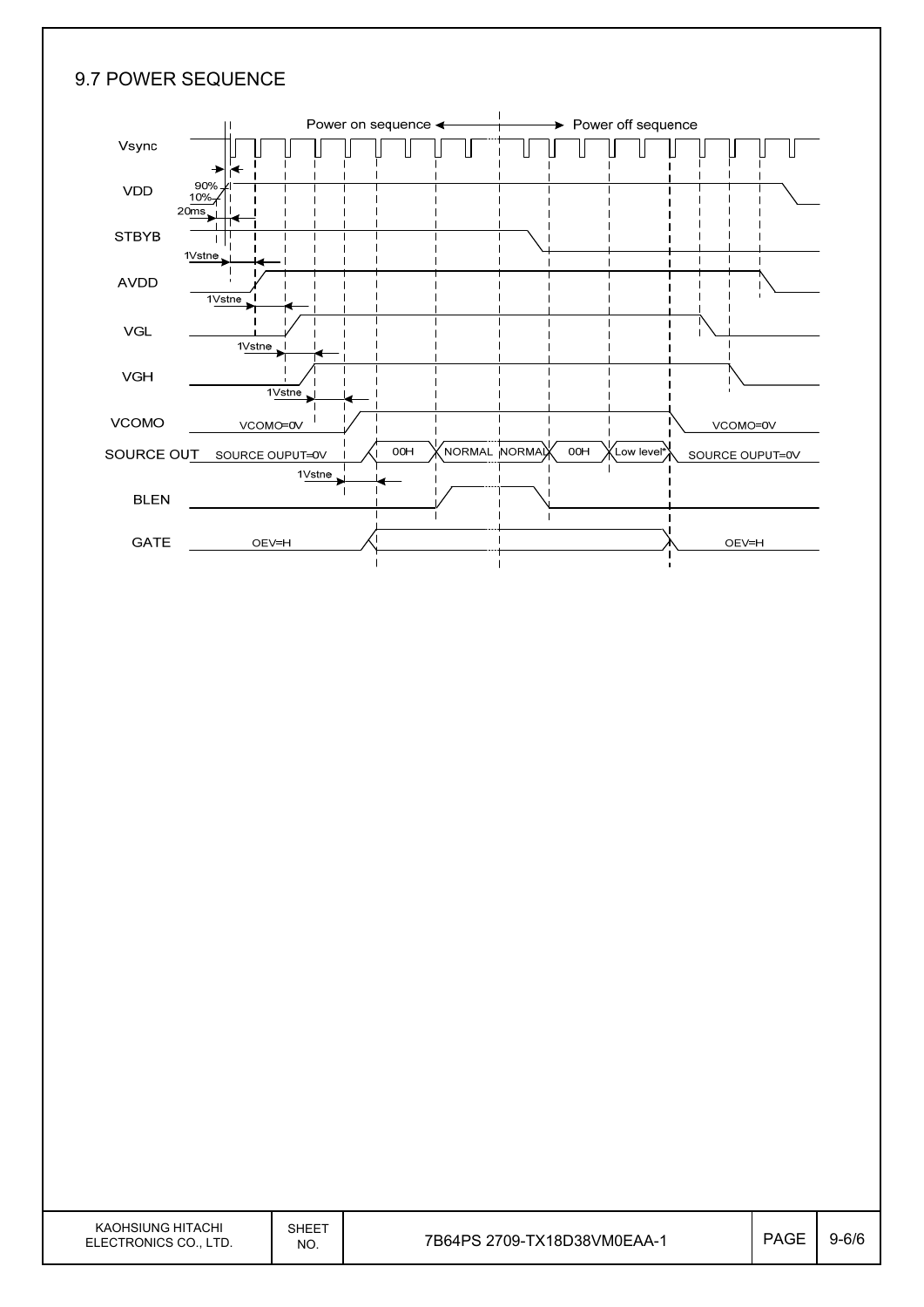# **10. OUTLINE DIMENSIONS**

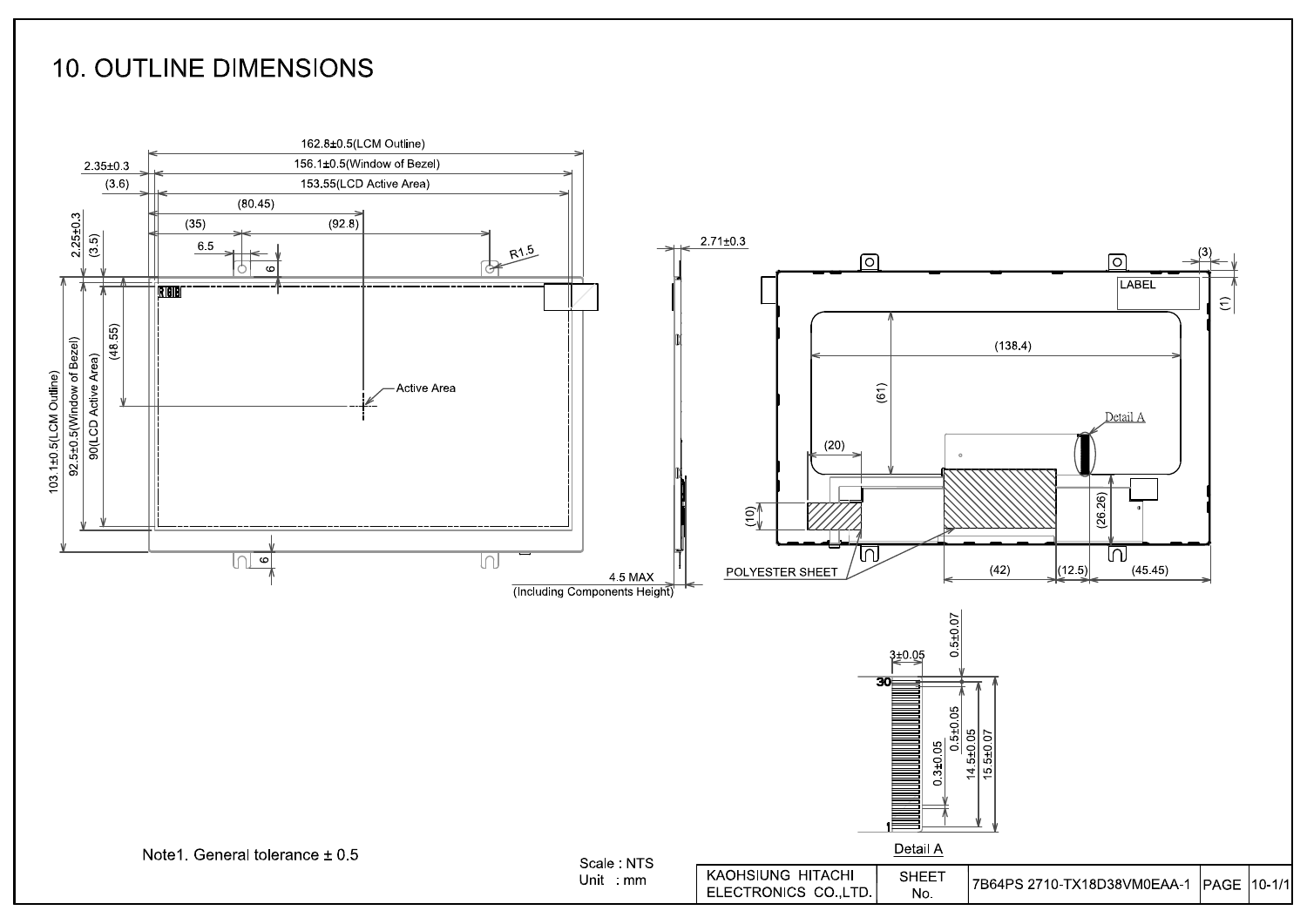# 11. APPEARANCE STANDARD

The appearance inspection is performed in a dark room around 500~1000 lx based on the conditions as below:

- The distance between inspector's eyes and display is 30 cm.
- The viewing zone is defined with angle  $\theta$  shown in Fig. 11. The inspection should be performed within 45 $\degree$  when display is shut down. The inspection should be performed within 5 $\degree$  when display is power on.



Fig. 11.1

### 11.1 THE DEFINITION OF LCD ZONE

LCD panel is divided into 3 areas as shown in Fig.11.2 for appearance specification in next section. A zone is the LCD active area (dot area); B zone is the area, which extended 1 mm out from LCD active area; C zone is the area between B zone and metal frame.

In terms of housing design, B zone is the recommended window area customers' housing should be located in.



Fig. 11.2

| KAOHSIUNG HITACHI<br>SHEET<br><b>PAGE</b><br>7B64PS 2711-TX18D38VM0EAA-1<br>ELECTRONICS CO., LTD.<br>NO. |  |  |       |
|----------------------------------------------------------------------------------------------------------|--|--|-------|
|                                                                                                          |  |  | 1-1/0 |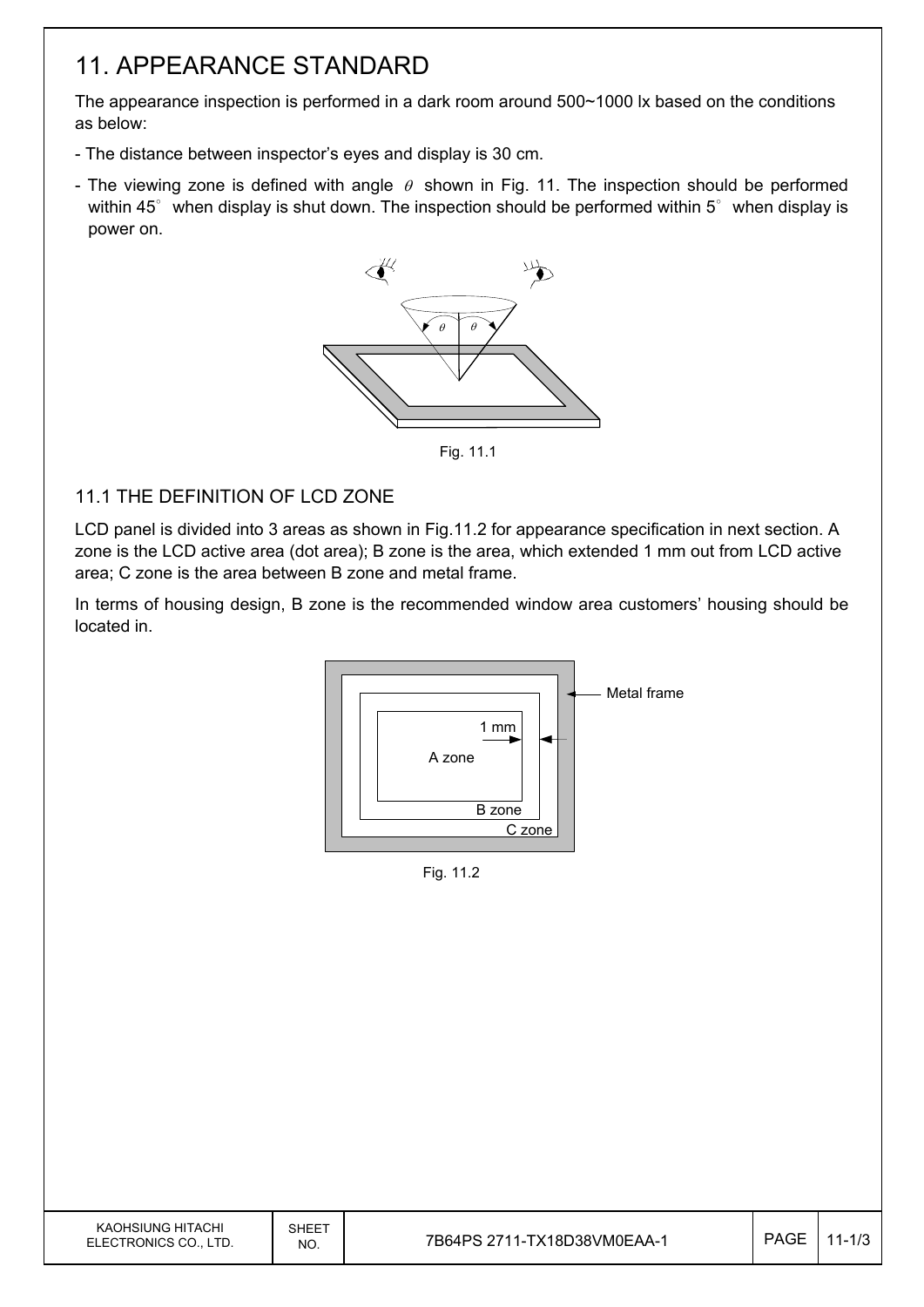### 11.2 LCD APPEARANCE SPECIFICATION

The specification as below is defined as the amount of unexpected phenomenon or material in different zones of LCD panel. The definitions of length, width and average diameter using in the table are shown in Fig. 11.3 and Fig. 11.4.

| Item                    |                                       | Applied zone |                          |                            |                |                |      |  |
|-------------------------|---------------------------------------|--------------|--------------------------|----------------------------|----------------|----------------|------|--|
|                         | Length (mm)                           |              | Width (mm)               | Maximum number             |                | Minimum space  |      |  |
|                         | Ignored                               |              | $W \le 0.02$             | Ignored                    |                |                |      |  |
| Scratches               | $L \leq 40$                           |              | $0.02\!<\!W\!\leq\!0.04$ | 10                         |                |                | A, B |  |
|                         | $L \leq 20$                           |              | $W \le 0.04$             | 10                         |                | $\blacksquare$ |      |  |
|                         | Distinguished one is acceptable       |              |                          |                            |                |                |      |  |
| Dent                    | (To be judged by HITACHI standard)    |              |                          |                            |                |                | A    |  |
| Wrinkles in polarizer   |                                       |              |                          | Same as above              |                |                | A    |  |
|                         | Average diameter (mm)                 |              |                          |                            |                | Maximum number |      |  |
|                         | $D\!\leq\!0.2$                        |              |                          |                            | Ignored        |                |      |  |
| Bubbles on polarizer    | $0.2 < D \leq 0.3$                    |              |                          |                            | 12             |                | A    |  |
|                         | $0.3\!<\!D\!\leq\!0.5$                |              |                          |                            | 3              |                |      |  |
|                         | 0.5 < D                               |              |                          |                            | None           |                |      |  |
|                         |                                       |              | Filamentous              | (Line shape)               |                |                |      |  |
|                         | Length (mm)                           |              |                          | Width (mm)                 |                | Maximum number |      |  |
|                         | $L \leq 2.0$                          |              |                          | $W \le 0.03$               |                | Ignored        | A, B |  |
|                         | $L \le 3.0$                           |              |                          | $0.03\!<\!W\!\!\leq\!0.05$ |                | 6              |      |  |
|                         | $L \leq 2.5$                          |              |                          | $0.05\!<\!W\!\leq\!0.1$    |                | 1              |      |  |
| 1) Stains               |                                       |              |                          | Round (Dot shape)          |                |                |      |  |
| 2) Foreign Materials    | Average diameter (mm)                 |              |                          | Maximum number             |                | Minimum Space  |      |  |
| 3) Dark Spot            | $D \leq 0.2$                          |              |                          | Ignored                    |                |                |      |  |
|                         | $0.2 \leq D < 0.3$                    |              | 10                       |                            |                | <b>10 mm</b>   |      |  |
|                         | $0.3 \leq D < 0.4$                    |              |                          | 5                          |                | 30 mm          | A, B |  |
|                         | $0.4 \leq D$                          |              | None                     |                            |                |                |      |  |
|                         | In total                              |              |                          | Filamentous + Round=10     |                |                |      |  |
|                         | Those wiped out easily are acceptable |              |                          |                            |                |                |      |  |
| <b>Color Tone</b>       | To be judged by HITACHI STANDARD      |              |                          |                            |                |                | A    |  |
| <b>Color Uniformity</b> | Sane as above                         |              |                          |                            |                |                | A    |  |
|                         |                                       |              |                          | <b>Type</b>                |                | Maximum number |      |  |
|                         |                                       |              |                          | 1 dot                      |                | 4              |      |  |
|                         | Bright dot-defect                     |              |                          | 2 dot                      |                | 1              |      |  |
| Dot-Defect              |                                       |              |                          | In total                   |                | $\mathbf 5$    |      |  |
| (Note 1)                |                                       |              |                          | 1 dot                      | $\overline{5}$ |                | A    |  |
|                         | Dark dot-defect                       |              |                          | 2 dot                      |                | $\overline{2}$ |      |  |
|                         |                                       |              |                          | In total                   |                | 5              |      |  |
|                         |                                       |              | In total                 |                            |                | 10             |      |  |
|                         |                                       |              |                          |                            |                |                |      |  |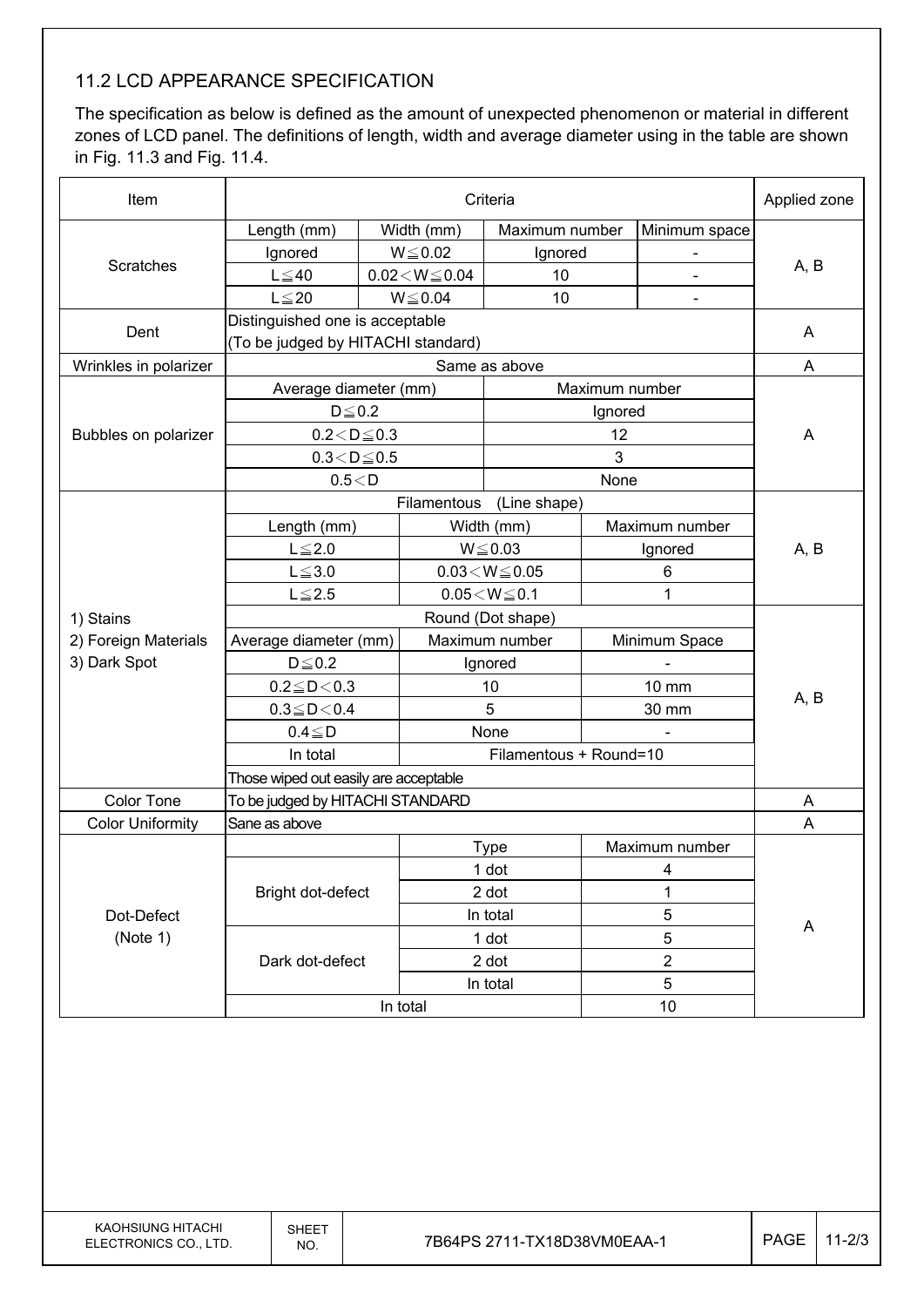

Note 1: The definitions of dot defect are as below:

- The defect area of the dot must be bigger than half of a dot.
- For bright dot-defect, showing black pattern, the dot's brightness must be over 30% brighter than others.
- For dark dot-defect, showing white pattern, the dot's brightness must be under 70% darker than others.
- The definition of 1-dot-defect is the defect-dot, which is isolated and no adjacent defect-dot.
- The definition of adjacent dot is shown as Fig. 11.5.
- The Density of dot defect is defined in the area within diameter  $\phi$  =20mm.

|  |  |  | The dots colored gray are<br>adjacent to defect-dot A. |
|--|--|--|--------------------------------------------------------|
|  |  |  |                                                        |
|  |  |  |                                                        |

Fig. 11.5

| KAOHSIUNG HITACHI<br>ELECTRONICS CO., LTD. | SHEET<br>NO. | 7B64PS 2711-TX18D38VM0EAA-1 | <b>PAGE</b> | $11 - 3/3$ |
|--------------------------------------------|--------------|-----------------------------|-------------|------------|
|--------------------------------------------|--------------|-----------------------------|-------------|------------|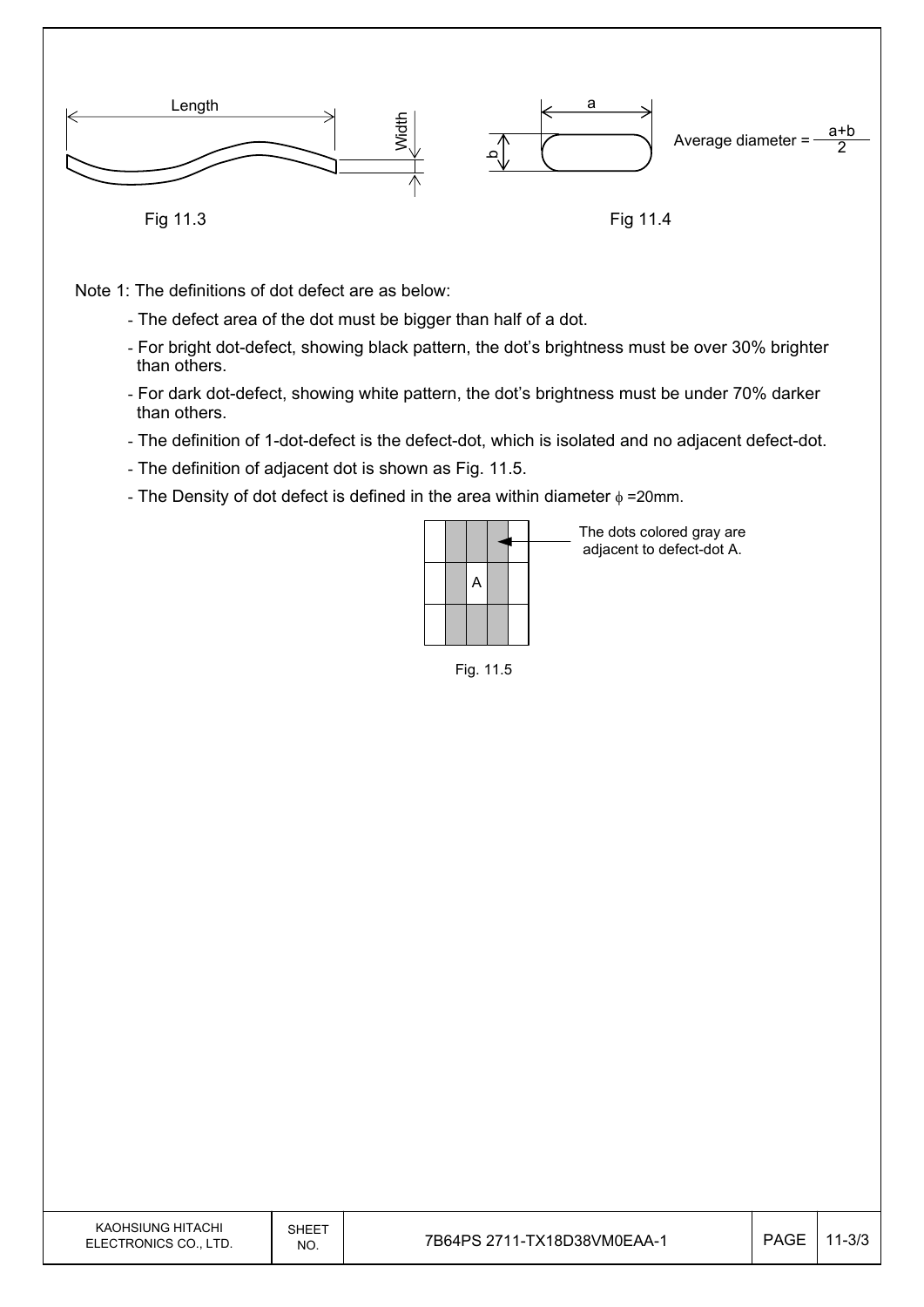# 12. PRECAUTIONS

### 12.1 PRECAUTIONS of ESD

- 1) Before handling the display, please ensure your body has been connected to ground to avoid any damages by ESD. Also, do not touch display's interface directly when assembling.
- 2) Please remove the protection film very slowly before turning on the display to avoid generating ESD.

### 12.2 PRECAUTIONS of HANDLING

- 1) In order to keep the appearance of display in good condition; please do not rub any surfaces of the displays by sharp tools harder than 3H, especially touch panel, metal frame and polarizer.
- 2) Please do not pile the displays in order to avoid any scars leaving on the display. In order to avoid any injuries, please pay more attention for the edges of glasses and metal frame, and wear finger cots to protect yourself and the display before working on it.
- 3) Touching the display area or the terminal pins with bare hand is prohibited. This is because it will stain the display area and cause poor insulation between terminal pins, and might affect display's electrical characteristics furthermore.
- 4) Do not use any harmful chemicals such as acetone, toluene, and isopropyl alcohol to clean display's surfaces.
- 5) Please use soft cloth or absorbent cotton with ethanol to clean the display by gently wiping. Moreover, when wiping the display, please wipe it by horizontal or vertical direction instead of circling to prevent leaving scars on the display's surface, especially polarizer.
- 6) Please wipe any unknown liquids immediately such as saliva, water or dew on the display to avoid color fading or any permanently damages.
- 7) Maximum pressure to the surface of the display must be less than  $1.96 \times 10^4$  Pa. If the area of adding pressure is less than  $1 \text{ cm}^2$ , the maximum pressure must be less than 1.96N.

### 12.3 PRECAUTIONS OF OPERATING

- 1) Please input signals and voltages to the displays according to the values defined in the section of electrical characteristics to obtain the best performance. Any voltages over than absolute maximum rating will cause permanent damages to this display. Also, any timing of the signals out of this specification would cause unexpected performance.
- 2) When the display is operating at significant low temperature, the response time will be slower than it at 25  $\mathrm{C}^{\circ}$ . In high temperature, the color will be slightly dark and blue compared to original pattern. However, these are temperature-related phenomenon of LCD and it will not cause permanent damages to the display when used within the operating temperature.
- 3) The use of screen saver or sleep mode is recommended when static images are likely for long periods of time. This is to avoid the possibility of image sticking.
- 4) Spike noise can cause malfunction of the circuit. The recommended limitation of spike noise is no bigger than  $\pm$  100 mV.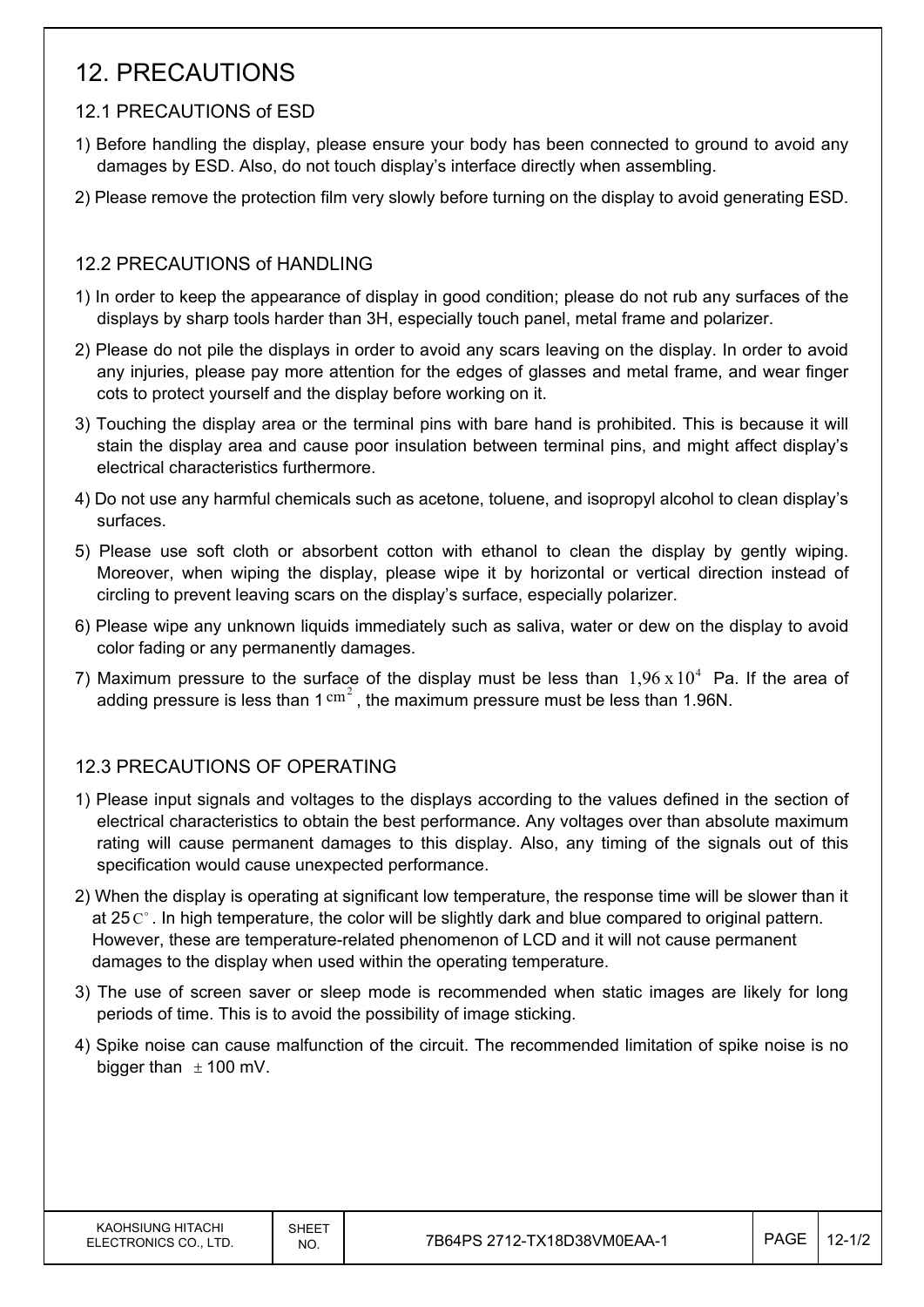#### 12.4 PRECAUTIONS of STORAGE

If the displays are going to be stored for years, please be aware the following notices.

- 1) Please store the displays in a dark room to avoid any damages from sunlight and other sources of UV light.
- 2) The recommended long-term storage temperature is between 10  $C^{\circ}$  ~35  $C^{\circ}$  and 55%~75% humidity to avoid causing bubbles between polarizer and LCD glasses, and polarizer peeling from LCD glasses.
- 3) It would be better to keep the displays in the container, which is shipped from Hitachi, and do not unpack it.
- 4) Please do not stick any labels on the display surface for a long time, especially on the polarizer.